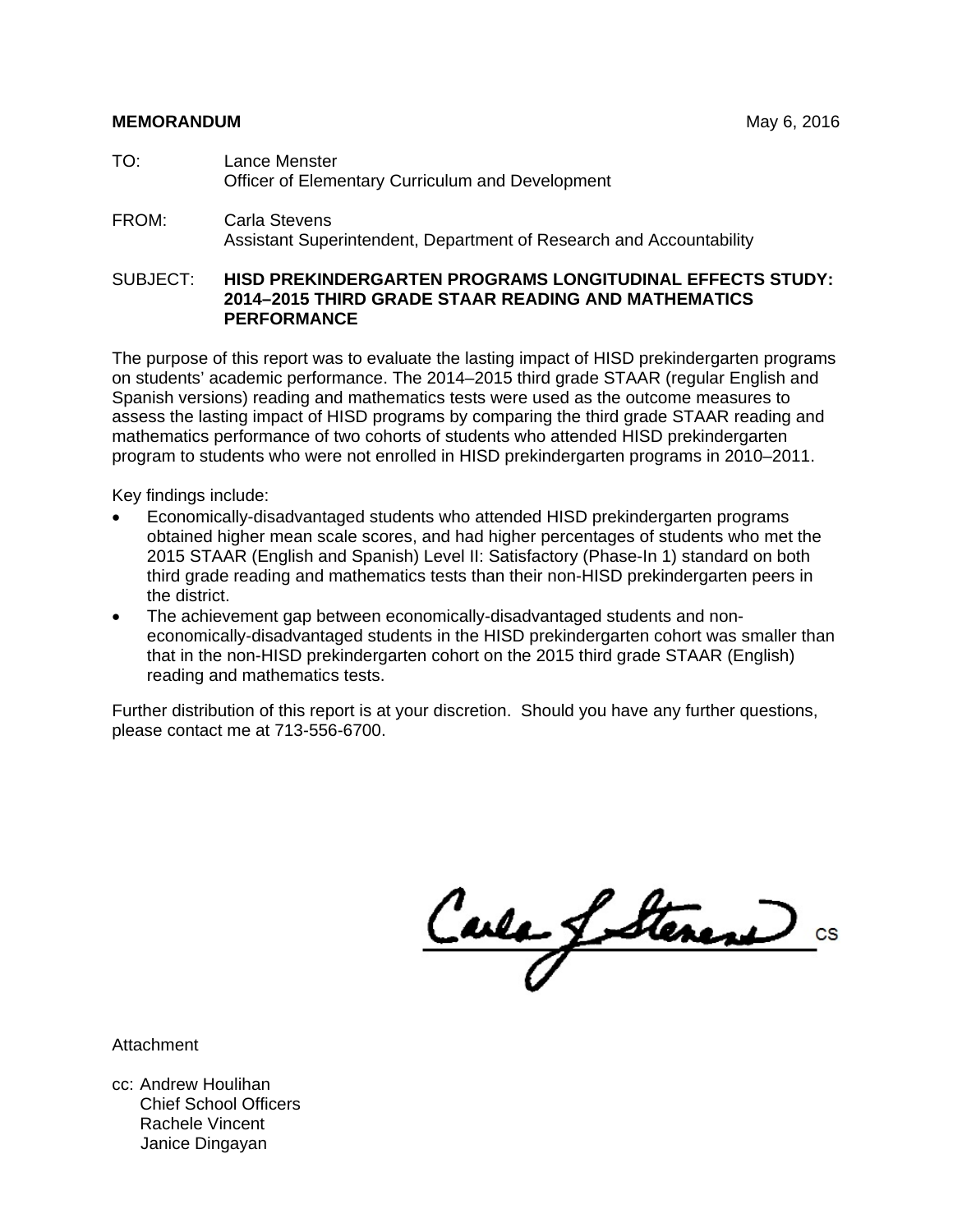# **Houston Independent School District**

# **RESEARCH** Educational Program Report

**HISD PREKINDERGARTEN PROGRAMS LONGITUDINAL EFFECTS STUDY: 2014–2015 THIRD GRADE STAAR READING AND MATHEMATICS PERFORMANCE** 

# HISD Research and Accountability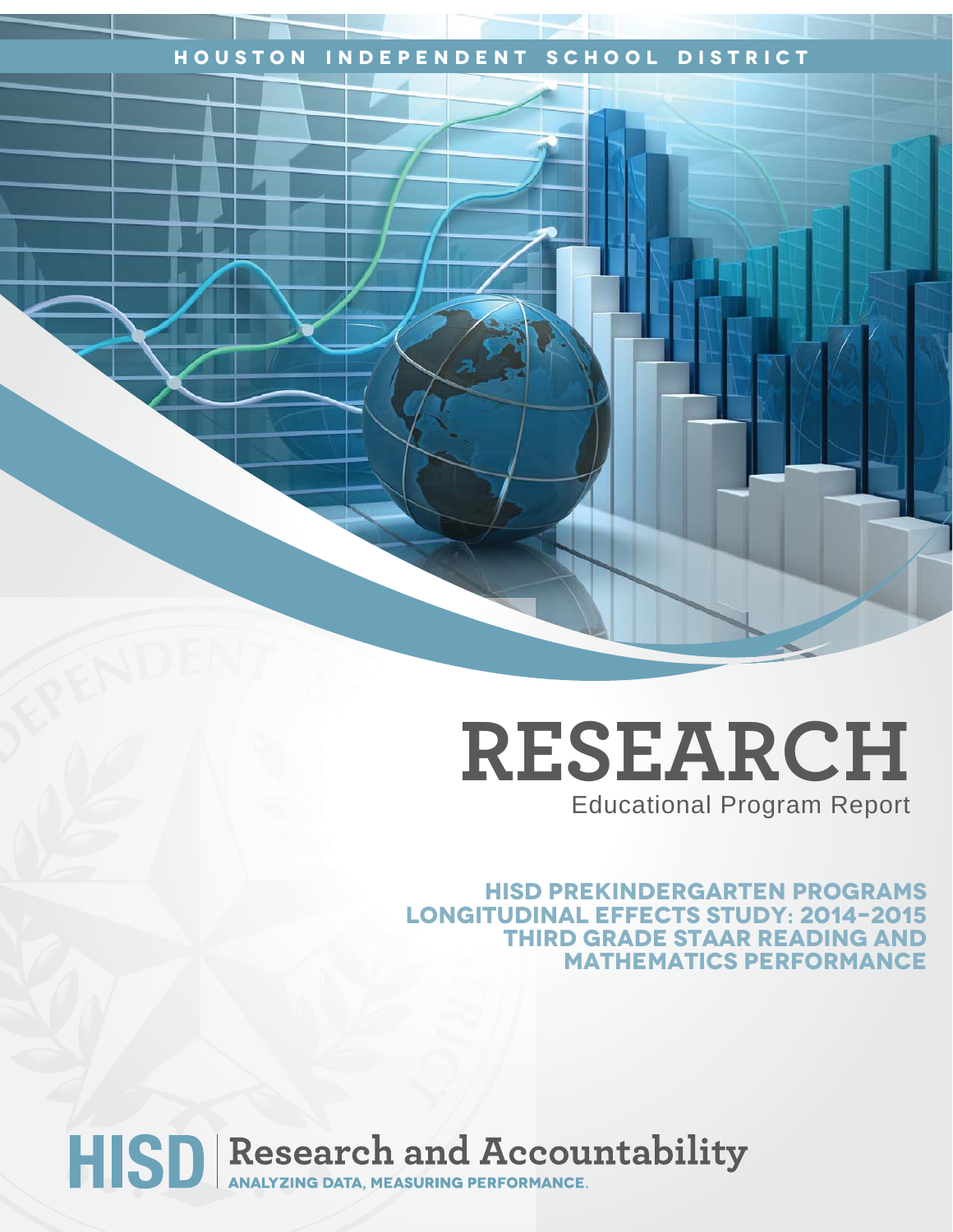

# **2016 Board of Education**

**Manuel Rodriguez, Jr.**  President

**Wanda Adams**  First Vice President

**Diana Dávila** Second Vice President

**Jolanda Jones Secretary** 

**Rhonda Skillern-Jones**  Assistant Secretary

**Anna Eastman Michael L. Lunceford Greg Meyers Harvin C. Moore**

**Kenneth Huewitt** Interim Superintendent of Schools

**Carla Stevens** Assistant Superintendent Department of Research and Accountability

**Lai Pei, Ph.D.** Research Specialist

**Venita Holmes, Dr.P.H.**  Research Manager

**Houston Independent School District** Hattie Mae White Educational Support Center 4400 West 18th StreetHouston, Texas 77092-8501

#### **www.HoustonISD.org**

It is the policy of the Houston Independent School District not to discriminate on the basis of age, color, handicap or disability, ancestry, national origin, marital status, race, religion, sex, veteran status, political affiliation, sexual orientation, gender identity and/or gender expression in its educational or employment programs and activities.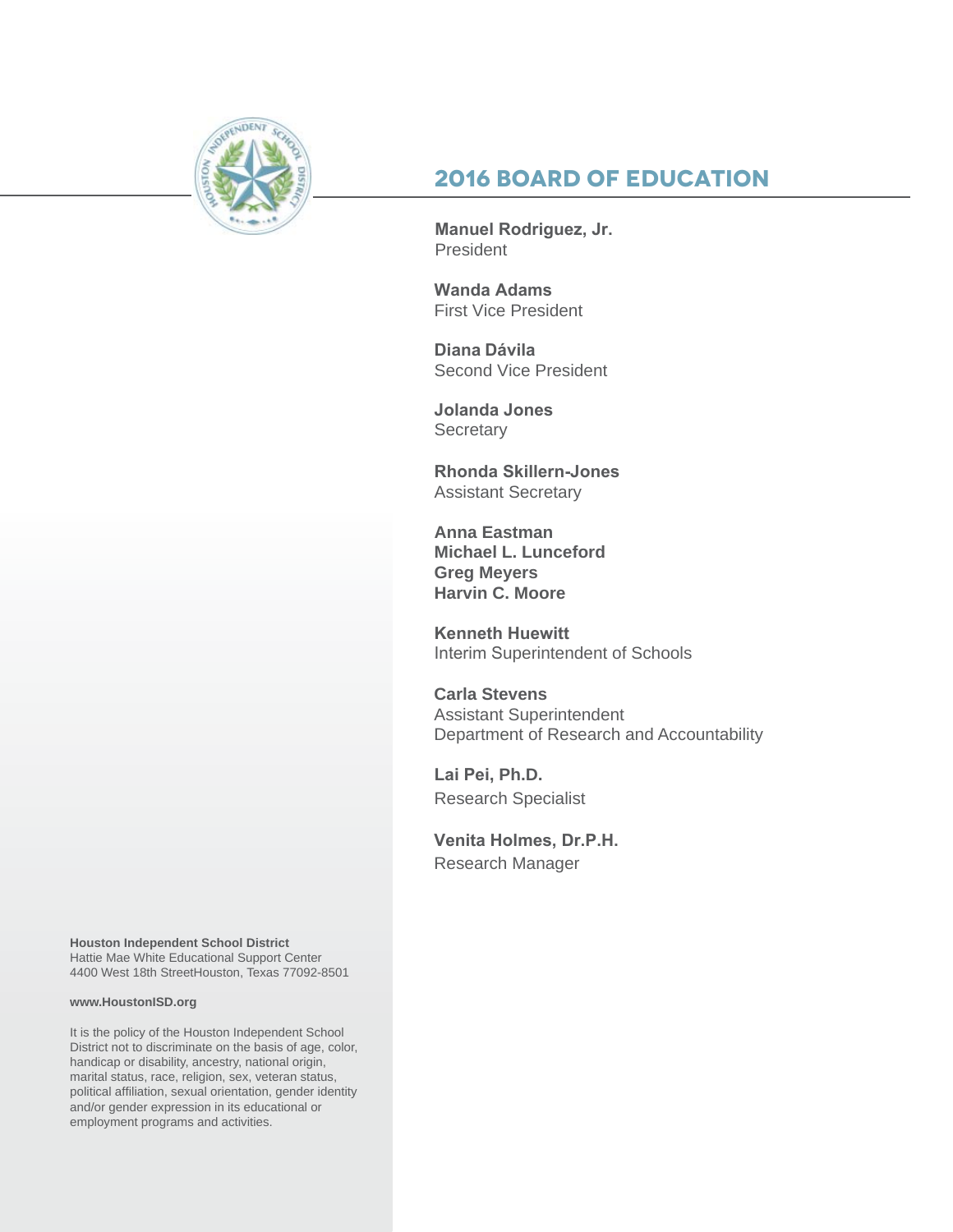

# **EVALUATION REPORT**

**B UREAU OF P ROGRAM E VALUATION**

Volume 9, Issue 2, March 2016

## *HISD Prekindergarten Programs Longitudinal Effects Study: 2014–2015 Third Grade STAAR Reading and Mathematics Performance*

**By Lai Kwan Pei, Ph.D.**

*The goal of HISD prekindergarten programs is to offer the youngest learners strong foundations built on solid concept, as well as individual and group discovery. The program curriculum focuses on beginning literacy, numeracy, social emotional development as well as supporting the individual linguistic and cultural needs of the children served. The purpose of this report was to investigate the persistence of educational effects of HISD prekindergarten programs on students' performance on the third grade STAAR (English and Spanish) reading and mathematics tests. The findings suggested that economically-disadvantaged students who attended HISD programs obtained higher mean scale scores, and had higher percentages of students who met the 2015 STAAR (English and Spanish) Level II: Satisfactory (Phase-In 1) standard on both third grade reading and mathematics tests than their non-HISD prekindergarten peers in the district. The findings also suggested that the achievement gap between economically-disadvantaged students and non-economically-disadvantaged students in the HISD prekindergarten cohort was smaller than that in the non-HISD prekindergarten cohort on the 2015 third grade STAAR (English) reading and mathematics tests.* 

#### **Background**

In compliance with the Texas Education Code § 29.153, the Houston Independent School District (HISD) has provided free prekindergarten classes for eligible Houston area four-year old students since the 1985–1986 academic year. The program curriculum focuses on beginning literacy, numeracy, social emotional development as well as supporting the individual linguistic and cultural needs of the children served. The prekindergarten program curriculum forms the basis of children's future academic success. Presently, HISD has 153 prekindergarten campuses that provide a nurturing environment for young learners to reach their highest potential.

#### **Review of the Literature**

Early childhood education researchers have found that high quality prekindergarten programs enhance students' cognitive development and increase academic achievement, particularly for students from disadvantaged backgrounds (Brooks-Gunn, 2003; Currie, 2001; Gormley, Gayer, Phillips, & Dawson,

2005; Magnuson, Rhum, & Waldfogel, 2007; Shager et al., 2013). Children who take part in high-quality prekindergarten programs are more likely to stay in school and graduate from high school, which leads to greater lifetime earning power. Review of the literature also suggests that the beneficial effects of early childhood interventions are typically much larger for more disadvantaged youth (Currie, 2001; Magnuson et al., 2007).

The short-term benefits of HISD prekindergarten programs have been evaluated in other reports that found that HISD prekindergarten programs have positive impact on kindergarteners' academic performance. The goal of this study was to measure the lasting effect of the HISD prekindergarten programs on students' 2014–2015 third grade State of Texas Assessments of Academic Readiness (STAAR) reading and mathematics performance. Specifically, this study compared the third grade STAAR reading and mathematics performance of two cohorts of students who attended HISD prekindergarten programs to students who were not enrolled in HISD prekindergarten programs in 2010– 2011.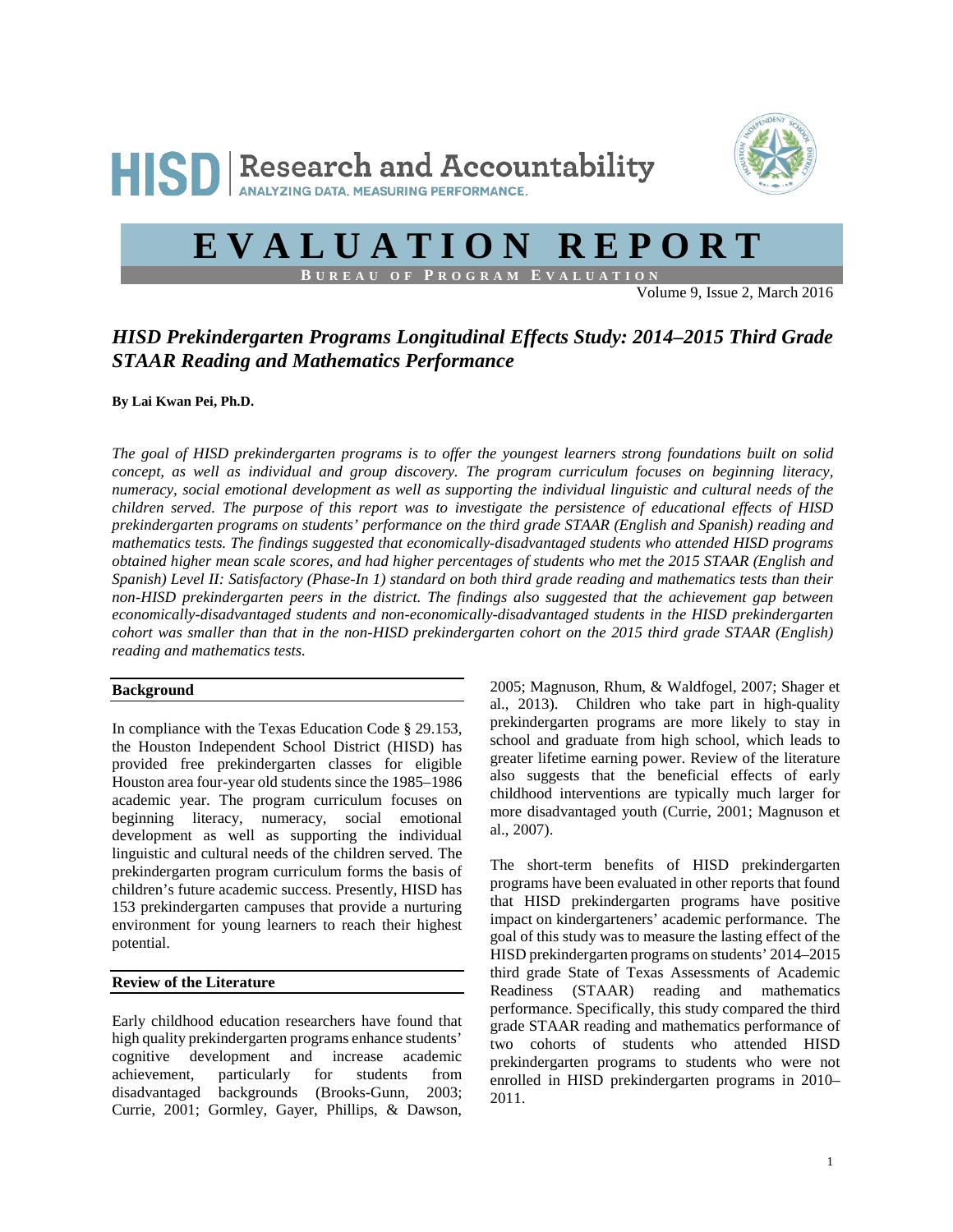Variations in findings regarding the benefits of early childhood education sometimes have to do with methodological differences and the selection of comparison groups (Zhai, Brooks-Gunn, & Waldfogel, 2011; Shager et al., 2013). Previous studies have compared students who received a formal preschool education to all other students who did not receive a formal preschool education without controlling for demographic characteristics, such as socioeconomic status, that influence student performance (Gormley et al., 2005). Given the negative effects of low socioeconomic status on academic outcomes (e.g., Aikens & Barbarin, 2008; Brooks-Gunn, 2003, 2005; Chatterji, 2006), this report has taken into consideration students' demographic characteristics when comparing HISD prekindergarten and non-HISD prekindergarten students' performance on the third grade 2014–2015 STAAR reading and mathematics tests.

#### **Measures**

Student performance data were collected through the STAAR (regular English and Spanish versions) reading and mathematics tests. STAAR is the state of Texas criterion-referenced assessment, and it replaced the Texas Assessment of Knowledge and Skills (TAKS) test in spring 2012. The Texas Education Agency (TEA), in collaboration with the Texas Higher Education Coordinating Board (THECB) and Texas educators, developed this new assessment system in response to requirements set forth by the 80th, 81st and 83rd Texas legislatures. This new system focuses on increasing postsecondary readiness of graduating high school students, and helps to ensure that Texas students are competitive with their peers both nationally and internationally.

The key outcome measures for this report were the 2014–2015 third grade STAAR reading and mathematics scale scores of third grade students. The 2014–2015 STAAR Level II: Satisfactory (Phase-in I) performance standard was also used to measure the proportion of students who met the standard in reading and mathematics.

#### **Methods**

In order to examine the effects of HISD prekindergarten programs on students' third grade academic performance, the academic performance of students who attended an HISD prekindergarten program was compared to students who were not enrolled in an HISD prekindergarten program in 2010–2011. The descriptive statistics (mean scale scores and percentage of students who met STAAR Level II: Satisfactory (Phase-in I) standard on the 2014–2015 STAAR reading and mathematics tests) were used to describe the lasting impact of HISD prekindergarten programs on students enrolled in the program in 2010–2011.

Aikens and Barbarin (2008) suggested that socioeconomic status has a strong effect on students' performance, and other factors, such as Limited English proficiency (LEP) and at-risk status are also associated with student performance. Thus, student groups were disaggregated by ethnicity, gender, economicallydisadvantaged, special education placement, LEP, and at-risk status to control for the effect of student demographic characteristics on the students' academic performance on third grade STAAR reading and mathematics tests.

The demographic information of students in this report was based on the Public Education Information Management System (PEIMS). The academic achievement data were based on students' performance in the 2014–2015 third grade STAAR (English and Spanish versions) reading and mathematics tests. Only students who had 2015 third grade STAAR reading and mathematics scores and demographic information in PEIMS were included in this study. Consequently, the total number of students in the HISD prekindergarten cohort and non-HISD prekindergarten cohort was not the same as the number of total students used to calculate the district mean scale scores and percentage of students passing the third grade STAAR (English and Spanish) Level II: Satisfactory (Phase-In 1) reading and mathematics standard in the district summary report. The district mean scale scores and district's percentage of students passing the third grade STAAR (English and Spanish) Level II: Satisfactory (Phase-In 1) reading and mathematics standard used in this report were extracted from the district STAAR (English and Spanish) reading and mathematics summary reports.

#### **Sample**

Two cohorts of students were tracked up to the end of third grade. One cohort was students who attended the HISD prekindergarten programs in 2010–2011 whereas another cohort of students were not enrolled in HISD prekindergarten programs in 2010–2011. Both cohorts of students attended HISD third grade, and took the third grade STAAR test in 2014–2015. Consequently, the sample size of the HISD prekindergarten cohort in this study was 8,760, whereas, 7,861students were identified as non-HISD prekindergarten students. The demographic characteristics of the two cohorts of students are shown in **Appendix-Table 1**.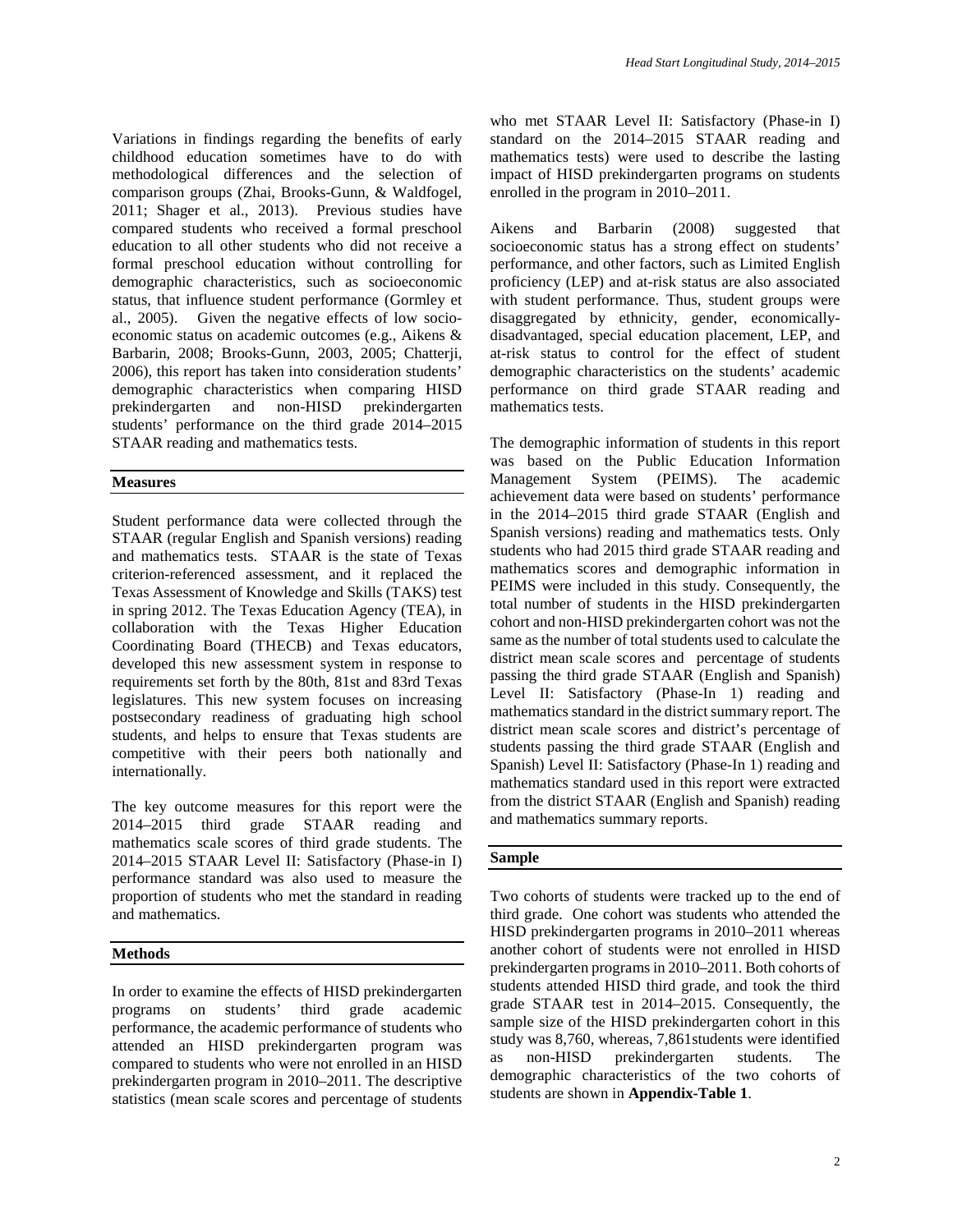The demographic characteristics of HISD and non-HISD prekindergarten students were similar with respect to gender, special education placement, and at-risk status, but were different relative to ethnicity, economicallydisadvantaged status, and LEP status based on their third grade enrollment record in 2014–2015. Notably, 75.9% of the HISD prekindergarten students were Hispanic, 86.6% were economically-disadvantaged, and 54.9% were LEP. These proportions of Hispanic, economicallydisadvantaged, and LEP students were lower in the non-HISD prekindergarten sample. Therefore, student groups were controlled by ethnicity, gender, economicallydisadvantaged, special education placement, LEP, and at-risk status when the academic performance of HISD and non-HISD prekindergarten students were compared.

#### **How did HISD prekindergarten and non-HISD prekindergarten students perform on the 2014–2015 third grade STAAR reading test?**

The impact of HISD prekindergarten programs on students' third grade performance was measured using the STAAR (English and Spanish) reading and mathematics test scores. The 2015 third grade STAAR mean scale scores in reading test for HISD and non-HISD prekindergarten students were compared, and the results are displayed in **Figures 1** and **2**. **Appendix-Tables 2** and **4** present the number of students who took the third grade STAAR reading test in 2014–2015, and the means and standard deviations of the scale scores by student groups (ethnicity, gender, economicallydisadvantaged, special education placement, LEP, and at-risk status).

Figure 1 shows that both HISD prekindergarten students  $(M = 1414.1)$  and non-HISD prekindergarten students  $(M = 1415.1)$  obtained comparable mean scale scores as the district's mean scale score ( $M = 1412.0$ ) on the 2014– 2015 third grade STAAR (English) reading test.

Figure 2 shows that HISD prekindergarten students (M  $= 1400.4$ ) obtained a higher means scale score than their peers who did not attend HISD prekindergarten programs  $(M = 1370.8)$  and the district's mean scale score  $(M = 1388.0)$  on the 2014–2015 third grade STAAR (Spanish) reading test.

Appendix-Table 2 shows, that among students who attended HISD prekindergarten, economicallydisadvantaged students obtained a lower mean standard score than their non-economically-disadvantaged peers on the 2014–2015 third grade STAAR (English) reading test (mean scale score difference  $= 70$ ). However, this gap was smaller than the one evidenced for students who did not attend HISD prekindergarten (mean scale score difference  $= 142.5$ ).

Appendix-Table 4 shows, that among students who attended HISD prekindergarten, economicallydisadvantaged students obtained a lower mean standard score than their non-economically-disadvantaged peers on the 2014–2015 third grade STAAR (Spanish) reading test (mean scale score difference  $= 8.3$ ). This gap was slightly smaller than the one evidenced for students who did not attend HISD prekindergarten (mean scale score difference  $= 10.3$ ).



 Figure 1. Mean scale scores on the 2014–2015 third grade STAAR (English) reading test for the 2010–2011 HISD and non-HISD prekindergarten cohorts.



 Figure 2. Mean scale scores on the 2014–2015 third grade STAAR (Spanish) reading test for the 2010–2011 HISD and non-HISD prekindergarten cohorts.

The percentages of the 2010–2011 HISD and non-HISD prekindergarten students who met the 2015 STAAR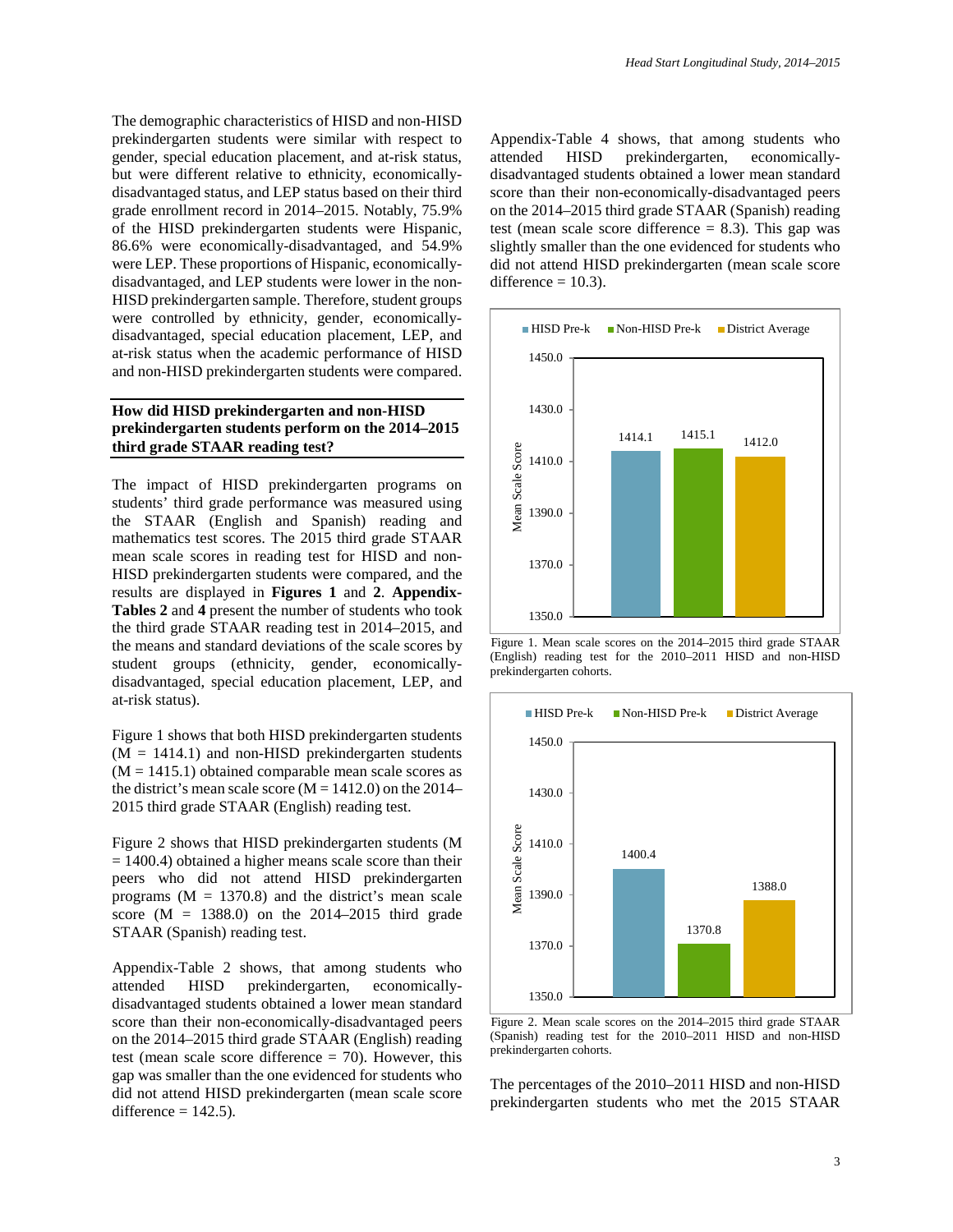(English and Spanish) Level II: Satisfactory (Phase-In 1) reading standard are displayed in **Figures 3** and **4**. **Appendix-Tables 3** and **5** present the number of students who took the third grade STAAR reading test in 2014–2015, and the percentage of students who met the STAAR (English and Spanish) Level II: Satisfactory (Phase-In 1) reading standard by student groups (ethnicity, gender, economically-disadvantaged, special education placement, LEP, and at-risk status).

Figure 3 shows that the HISD prekindergarten cohort (72.9%) had a higher percentage of students who met the 2015 STAAR (English) Level II: Satisfactory (Phase-In 1) standard on the reading test, than the non-HISD prekindergarten cohort percentage (67.5%) and the district percentage (69.0%).



Figure 3. Percentage of the 2010–2011 HISD and non-HISD prekindergarten students who met the 2015 third grade STAAR (English) Level II: Satisfactory (Phase-In 1) reading standard.

Figure 4 shows that the HISD prekindergarten cohort (73.5%) had a higher percentage of students who met the 2015 STAAR (Spanish) Level II: Satisfactory (Phase-In 1) standard on the reading test, than the non-HISD prekindergarten cohort percentage (66.7%) and the district percentage (71.0%).



Figure 4. Percentage of the 2010–2011 HISD and non-HISD prekindergarten students who met the 2015 third grade STAAR (Spanish) Level II: Satisfactory (Phase-In 1) reading standard.

#### **How did HISD prekindergarten and non-HISD prekindergarten students perform on the 2014–2015 third grade STAAR mathematics test?**

The 2014–2015 third grade STAAR (English and Spanish) mean scale scores in mathematics test for the 2010–2011 HISD and non-HISD prekindergarten cohorts are displayed in **Figures 5** and **6**. **Appendix - Tables 6** and **8** present the number of students who took the third grade STAAR (English and Spanish) mathematics test in 2014–2015, and the means and standard deviations of the scale scores by student groups (ethnicity, gender, economically-disadvantaged, special education placement, LEP, and at-risk status).

Figure 5 (p. 5) shows that students who attended HISD prekindergarten programs (M = 1441.1) obtained a comparable mean scale score as their peers who did not attend HISD prekindergarten programs ( $M = 1441.0$ ) on the 2014–2015 third grade STAAR (English) mathematics test.

Both HISD prekindergarten students and non-HISD prekindergarten students obtained higher mean scale scores than the district's mean scale score  $(M = 1438.0)$ on the 2014–2015 third grade STAAR (English) mathematics test (Figure 5, p. 5).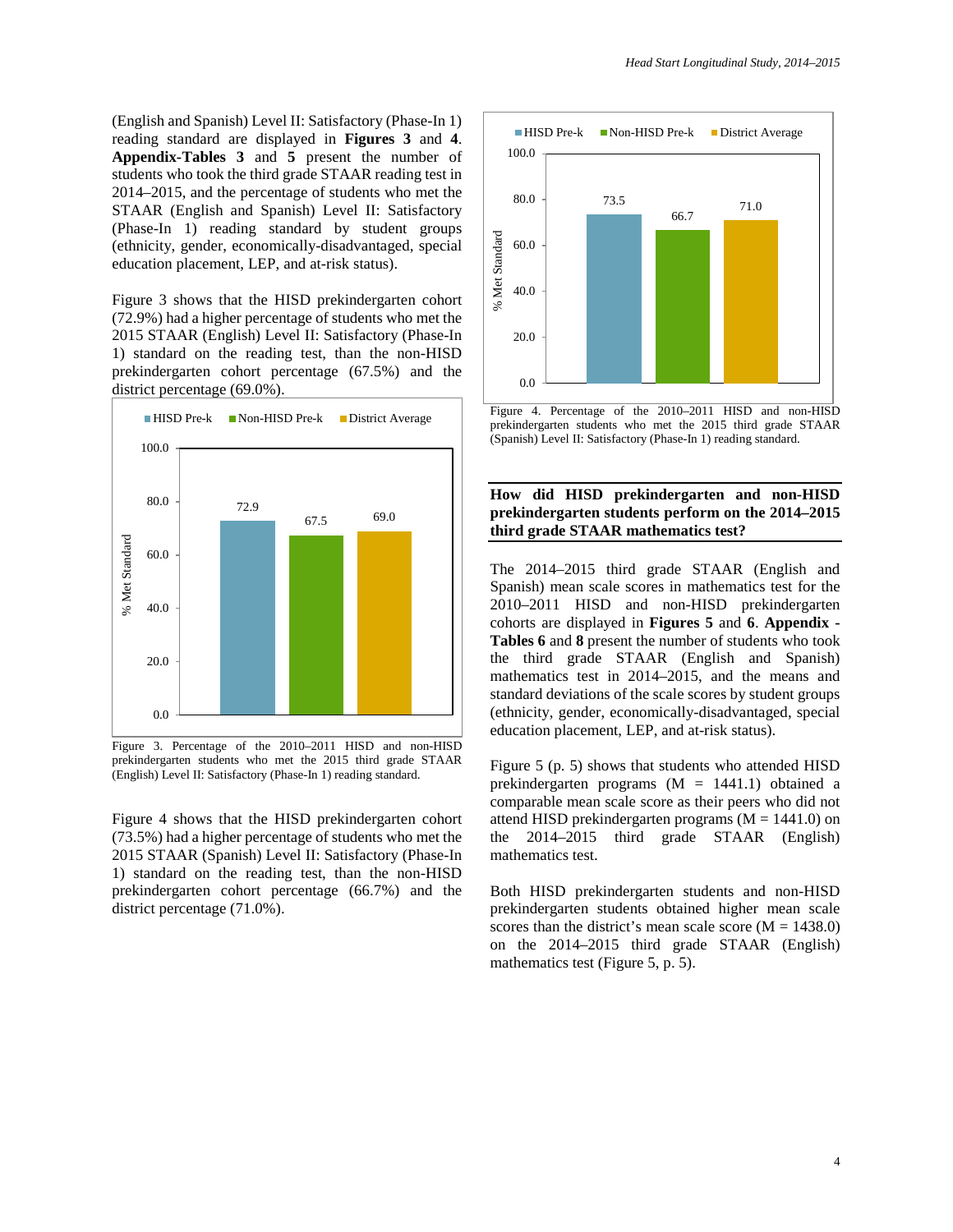

Figure 5. Mean scale scores on the 2014–2015 third grade STAAR (English) mathematics test for the 2010–2011 HISD and non-HISD prekindergarten cohorts.

Figure 6 shows that students who attended HISD prekindergarten programs (M = 1439.8) obtained a higher mean scale score than their peers who did not attend HISD prekindergarten programs  $(M = 1411.1)$ and the district's mean scale score  $(M = 1427.0)$  on the 2014–2015 third grade STAAR (Spanish) mathematics test.



Figure 6. Mean scale scores on the 2014–2015 third grade STAAR (Spanish) mathematics test for the 2010–2011 HISD and non-HISD prekindergarten cohorts.

Appendix-Table 6 shows that among students who attended the HISD prekindergarten programs, economically-disadvantaged students obtained a lower mean standard score than their non-economicallydisadvantaged peers on the 2014–2015 third grade STAAR (English) mathematics test (mean scale score difference  $= 59.1$ ). However, this gap was smaller than the one evidenced for students who did not attend the HISD prekindergarten programs (mean scale score difference  $= 143.8$ ).

Appendix-Table 8 shows that economicallydisadvantaged students in both cohorts obtained lower mean standard scores than their non-economicallydisadvantaged peers on the 2014–2015 third grade STAAR (Spanish) mathematics test. The mean scale score difference between economically-disadvantaged students and their non-economically-disadvantaged peers in the HISD prekindergarten cohort ( $D = 10.4$ ) was slightly larger than the gap in the non-HISD prekindergarten cohort  $(D = 6.2)$  on the STAAR (Spanish) mathematics test.

The percentages of the 2010–2011 HISD and non-HISD prekindergarten students who met the 2015 STAAR (English and Spanish) Level II: Satisfactory (Phase-In 1) mathematics standard are displayed in **Figures 7** and **8. Appendix -Tables 7** and **9** present the number of students who took the third grade STAAR (English and Spanish) mathematics test in 2014–2015, and the percentage of students who met the STAAR Level II: Satisfactory (Phase-In 1) mathematics standard by student groups (ethnicity, gender, economicallydisadvantaged, special education placement, LEP, and at-risk status).

Figure 7 (p. 6) shows that the HISD prekindergarten cohort (73.6%) had a higher percentage of students who met the 2015 STAAR (English) Level II: Satisfactory (Phase-In 1) standard on the mathematics test, than the non-HISD prekindergarten cohort percentage (69.4%) and the district percentage (71.0%).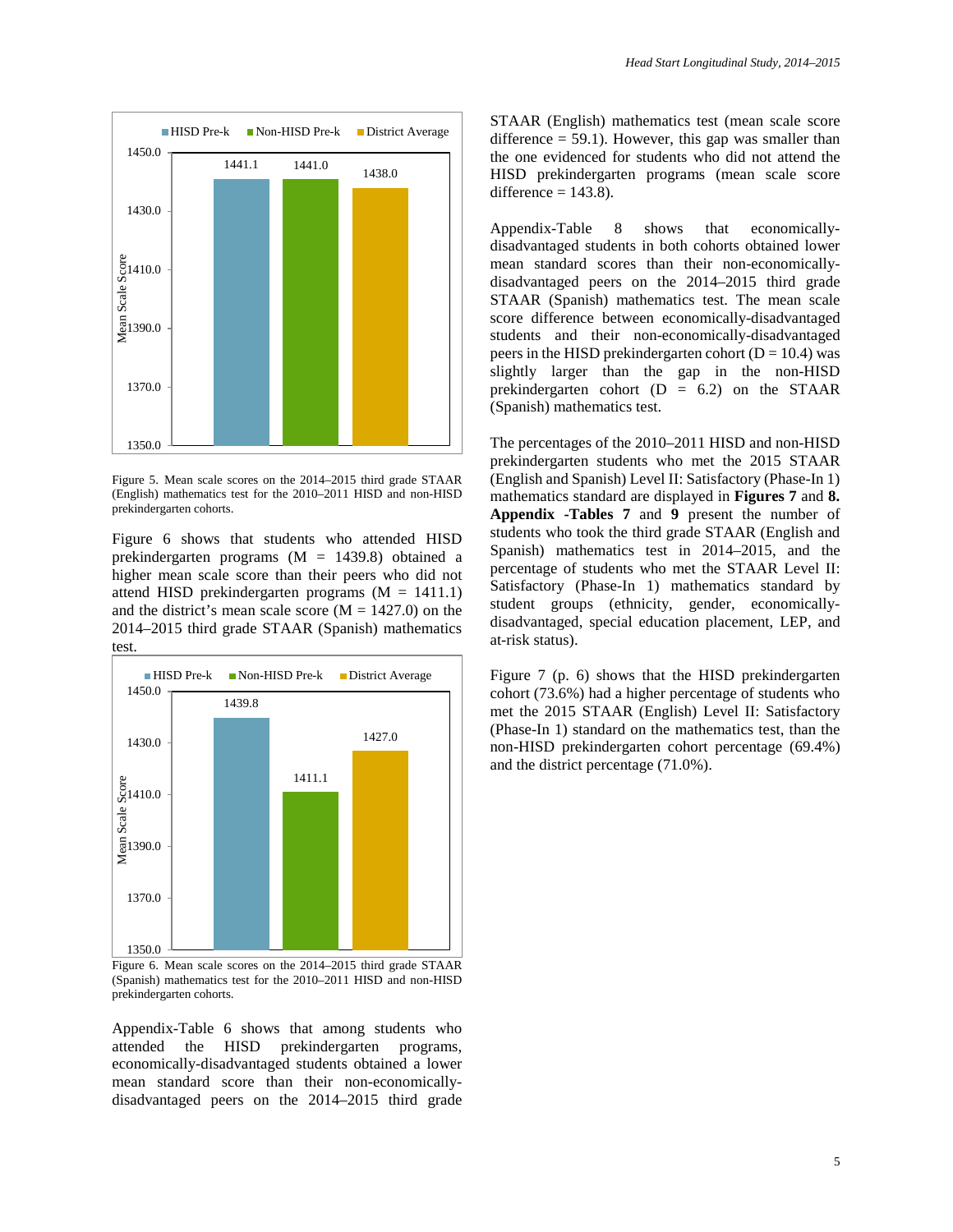

Figure 7. Percentage of the 2010–2011 HISD and non-HISD prekindergarten students who met the 2015 third grade STAAR (English) Level II: Satisfactory (Phase-In 1) mathematics standard.

Figure 8 shows that the HISD prekindergarten cohort (76.5%) had a higher percentage of students who met the 2015 STAAR (Spanish) Level II: Satisfactory (Phase-In 1) standard on the mathematics test, than the non-HISD prekindergarten cohort percentage (68.0%) and the district percentage (73.0%).



Figure 8. Percentage of the 2010–2011 HISD and non-HISD prekindergarten students who met the 2015 third grade STAAR (Spanish) Level II: Satisfactory (Phase-In 1) mathematics standard.

**How did HISD prekindergarten and non-HISD prekindergarten economically-disadvantaged students perform differently on the 2014–2015 third grade STAAR reading and mathematics tests?**

The mean scale scores and percentage of students who met STAAR (English and Spanish) standard of HISD and non-HISD prekindergarten economicallydisadvantaged students were compared, and the results are displayed in **Figures 9** to **12**.

Figure 9 shows the HISD prekindergarten economicallydisadvantaged students  $(M = 1402.1)$  had a higher mean scale score than their non-HISD peers  $(M = 1362.9)$  and the district average  $(M = 1383.0)$  on the 2014–2015 third grade STAAR (English) reading test.

HISD prekindergarten economically-disadvantaged students ( $M = 1431.1$ ) had a higher mean scale score than their non-HISD peers ( $M = 1388.8$ ) and the district ( $M =$ 1410.0) on the 2014–2015 third STAAR (English) mathematics test (Figure 9).



Figure 9. Mean scale scores on the 2014–2015 STAAR (English) reading and mathematics tests for economically-disadvantaged students who were in the 2010–2011 HISD and non-HISD prekindergarten cohorts.

Figure 10 (p. 7) shows the HISD prekindergarten economically-disadvantaged students ( $M = 1399.9$ ) had a higher mean scale score than their non-HISD peers (M  $= 1369.4$ ) and the district average (M  $= 1388.0$ ) on the 2014–2015 third grade STAAR (Spanish) reading test.

HISD prekindergarten economically-disadvantaged students ( $M = 1439.2$ ) had a higher mean scale score than their non-HISD peers ( $M = 1410.3$ ) and the district ( $M =$ 1427.0) on the 2014–2015 third STAAR (Spanish) mathematics test (Figure 10, p. 7).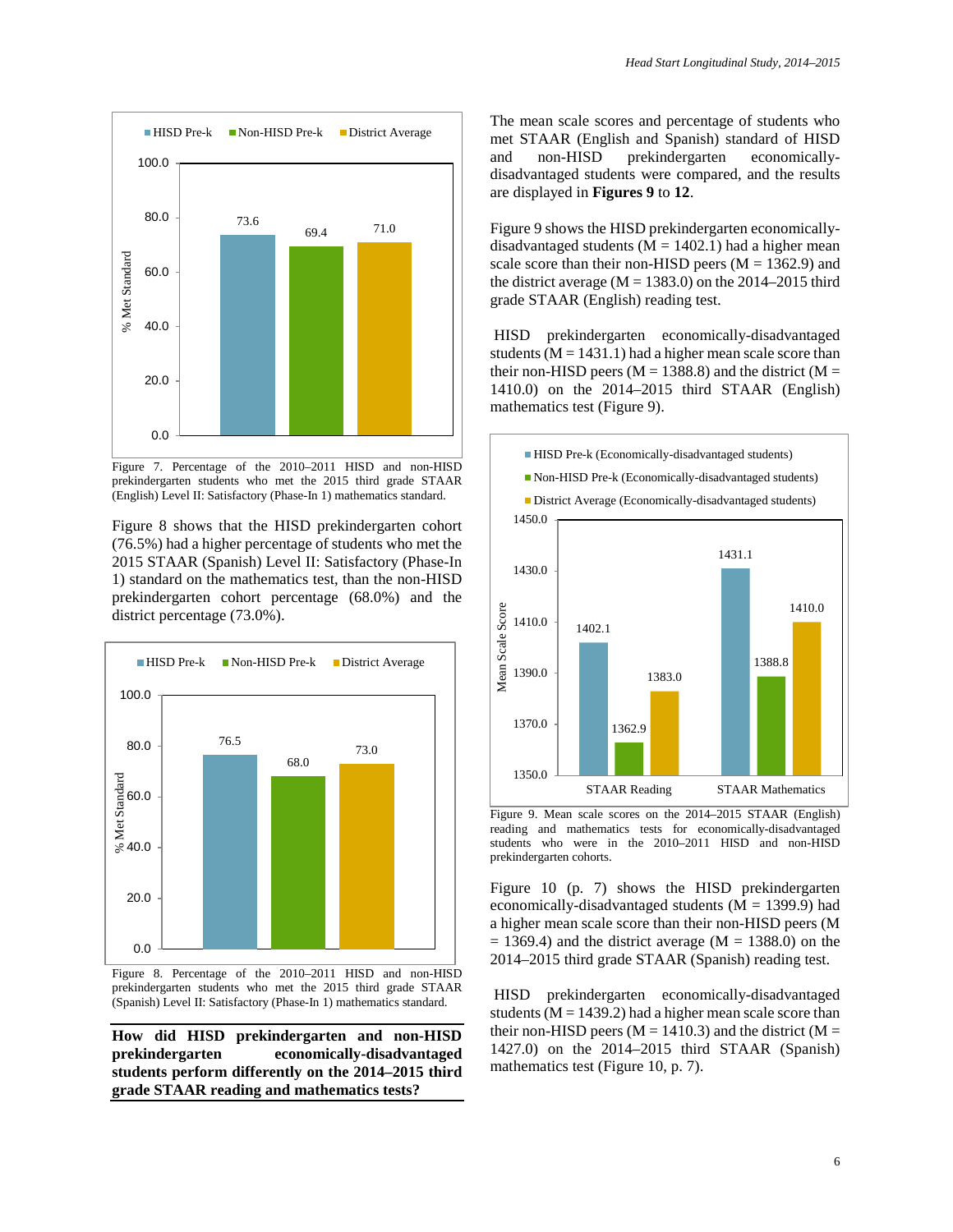

Figure 10. Mean scale scores on the 2014–2015 STAAR (Spanish) reading and mathematics tests for economically-disadvantaged students who were in the 2010–2011 HISD and non-HISD prekindergarten cohorts.

Figure 11 shows that the HISD prekindergarten cohort (70.7%) had higher percentage of economicallydisadvantaged students who met the 2015 STAAR (English) Level II: Satisfactory (Phase-In 1) standard on the reading test, than the percentage of economicallydisadvantaged students in the non-HISD prekindergarten cohort (57.4%) and the district percentage (64.0%).

On the 2014–2015 third grade STAAR (English) mathematics test, the HISD prekindergarten cohort (71.7%) had higher percentage of economicallydisadvantaged prekindergarten students who met the STAAR (English) Level II: Satisfactory (Phase-In 1) mathematics standard than the percentage of economically-disadvantaged students in the non-HISD prekindergarten cohort (60.0%) and the district percentage (66.0%) (Figure 11).



Figure 11. Percentage of the 2010–2011 HISD and non-HISD prekindergarten economically-disadvantaged students who met the 2015 third grade STAAR (English) Level II: Satisfactory (Phase-In 1) reading and mathematics standard.

Figure 12 (p. 8) shows that the HISD prekindergarten cohort (73.4%) had higher percentage of economicallydisadvantaged students who met the 2015 STAAR (Spanish) Level II: Satisfactory (Phase-In 1) standard on the reading test, than the percentage of economicallydisadvantaged students in the non-HISD prekindergarten cohort (66.5%) and the district percentage (70.0%).

On the 2014–2015 third grade STAAR mathematics test, the HISD prekindergarten cohort (76.3%) had higher percentage of economically-disadvantaged prekindergarten students who met the STAAR (Spanish) Level II: Satisfactory (Phase-In 1) mathematics standard than the percentage of economically-disadvantaged students in the non-HISD prekindergarten cohort (68.5%) and the district percentage (73.0%) (Figure 12, p. 8).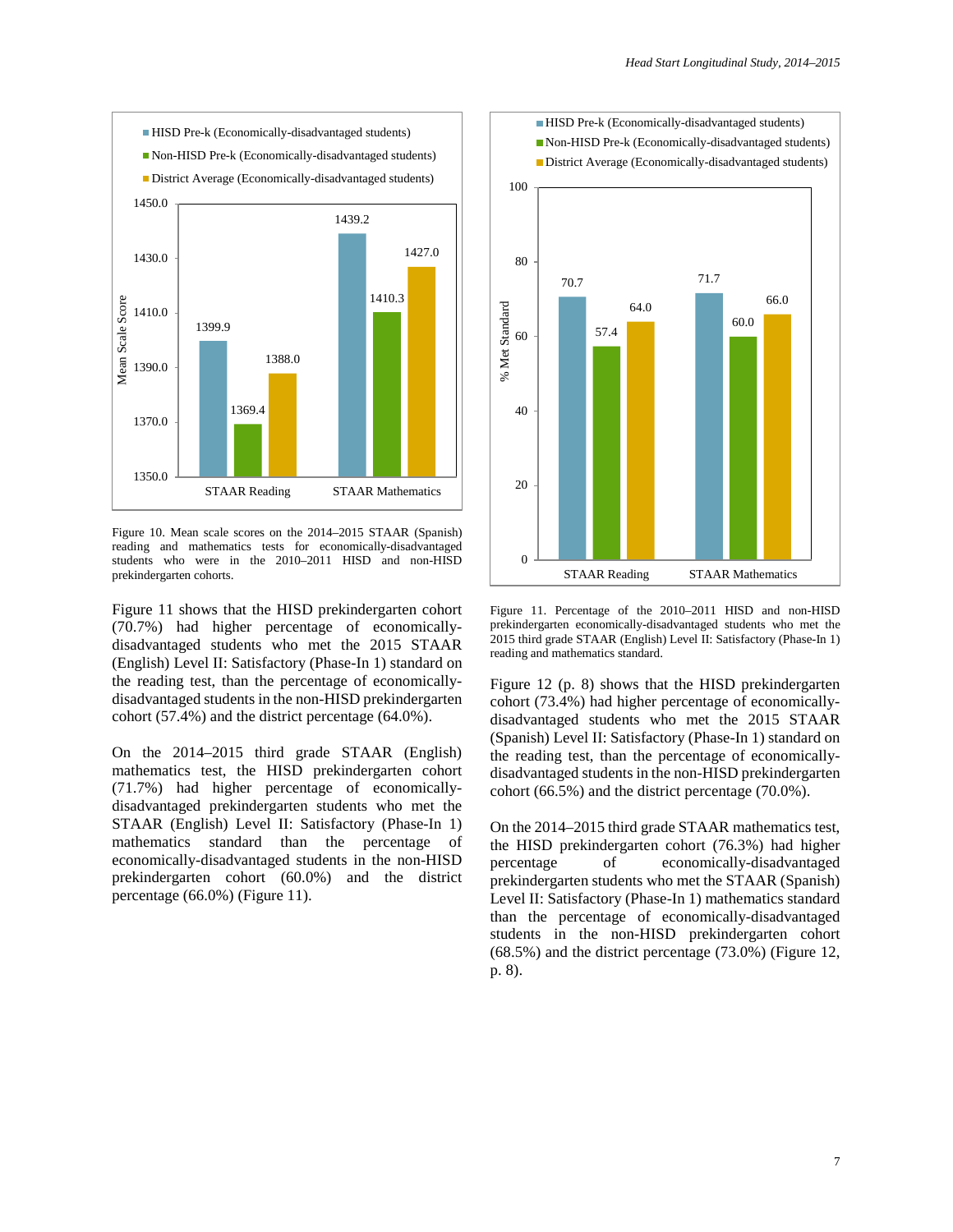

Figure 12. Percentage of the 2010–2011 HISD and non-HISD prekindergarten economically-disadvantaged students who met the 2015 third grade STAAR (Spanish) Level II: Satisfactory (Phase-In 1) reading and mathematics standard.

#### **Discussion**

The overall goal of prekindergarten education is to increase school readiness of disadvantaged students who may otherwise fall behind because of their environments and conditions. The current report examined the lasting effect of HISD prekindergarten programs on students' performance in third grade by analyzing student academic performance on the 2014–2015 STAAR (English and Spanish) third grade reading and mathematics tests.

The findings based on the 2014–2015 third grade STAAR (English and Spanish) reading and mathematics tests show that HISD prekindergarten programs had positive effects on economically-disadvantaged students' third grade STAAR (English and Spanish) reading and mathematics performance. The findings also suggested that HISD prekindergarten programs may help to close the achievement gap between disadvantaged students and their non-disadvantaged peers on the third grade STAAR (English) reading and mathematics performance. However, the achievement gap between disadvantaged students and their non-disadvantaged peers of HISD cohort and non-HISD cohort were

comparable on the third grade STAAR (Spanish) reading and mathematics tests.

A methodological challenge of this report is selection bias. The non-HISD prekindergarten students in this report may have had preschool experience in other non-HISD prekindergarten programs. Therefore, findings concerning the magnitude of the effect of HISD prekindergarten programs on students' third grade performance may be biased.

#### **References**

- Aikens, N. L., & Barbarin, O. (2008). Socioeconomic differences in reading trajectories: The contribution of family, neighborhood, and school contexts. Journal of Educational Psychology, 100(2), 235-251. doi:10.1037/0022-0663.100.2.235.
- Barnett, S. & Hustedt, J.T (2005). Head Start's Lasting Benefits. Infants & Young Children, 18(1), 16–24.
- Brooks-Gunn, J. (2003). Do you believe in magic? What we can expect from early childhood intervention programs? SRCD Social Policy Report, 17, 3-14.
- Brooks-Gun, J. (2005). Cause for Celebration? Sustained Effects of Early Childhood Education. National Center for Family and Children Association (NHSA Dialog, 8, No. 1, pp. 1–4 (July 2005). Retrieved November 15, 2011, from http://ccf.tc.columbia.edu/pdf/BrooksGunn\_Sustaine

d\_ECE\_Aug05.pdf.

- Chatterji, M. (2006). Reading achievement gaps, correlates, and moderators of early reading achievement: Evidence from the Early Childhood Longitudinal Study (ECLS) kindergarten to first grade sample. Journal of Educational Psychology, 98(3), 489-507. doi:10.1037/0022-0663.98.3.489.
- Currie, J. (2001). Early childhood intervention programs: What do we know? Journal of Economic Perspectives, 15, 213-238.
- Currie, J., & Neidell, M. (2007). Getting inside the "Black Box" of Head Start quality: What matters and what doesn't. Economics of Education Review, 26(1), 83-99. doi:10.1016/j.econedurev.2005.03.004.
- Gormley, W. T., Gayer, T., Phillips, D., & Dawson, B. (2005). The Effects of Universal Pre-K on Cognitive Development. Developmental Psychology, 41(6), 872-884. doi:10.1037/0012-1649.41.6.872.
- Magnuson, K., Ruhm, C., & Waldfogel, J. (2007). The persistence of preschool effects: Do subsequent classroom experiences matter? Early Childhood Research Quarterly, 22(1), 18-38.
- Shager, H.M., Schindler, H.S., Magnuson, K.A., Duncan, G. J., Yoshikawa, H., Hart, C.M.D. (2013). Can research design explain variation in Head Start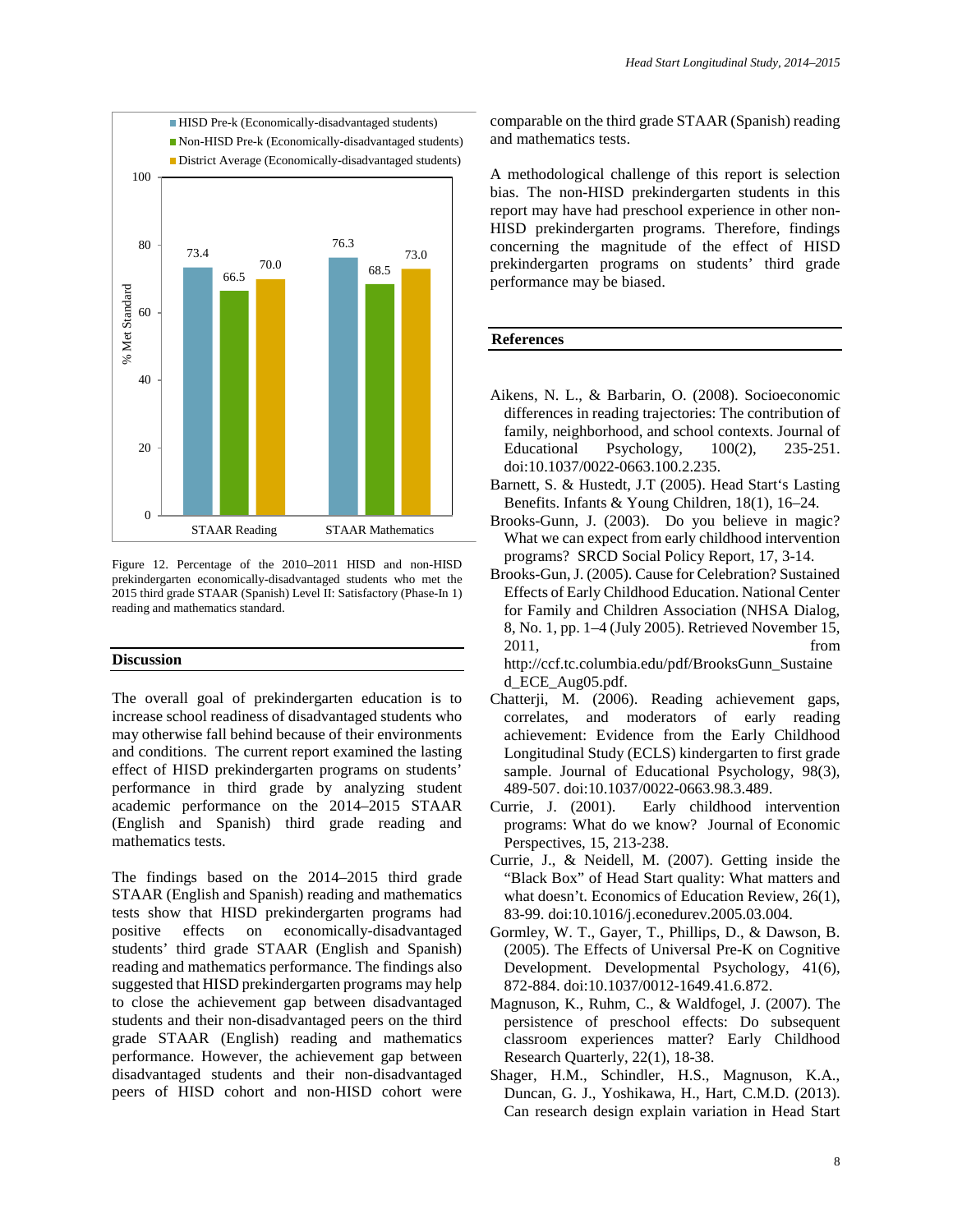research results? A meta-analysis of cognitive and achievement outcomes. Educational Evaluation and<br>Policy Analysis, 35, 76-95. doi: Policy Analysis, 35, 76-95. doi: 10.3102/0162373712462453.

- University of Texas System/Texas Education Agency. (2010). Texas primary reading inventory. Austin, TX.
- Zhai, F., Brooks-Gunn, J., & Waldfogel, J. (2011). Head Start and urban children's school readiness: A birth cohort study in 18 cities. Developmental Psychology, 47, 134-152.

For additional information contact the HISD Department of Research and Accountability at 713- 556-6700 or e-mail Research@Houstonisd.org.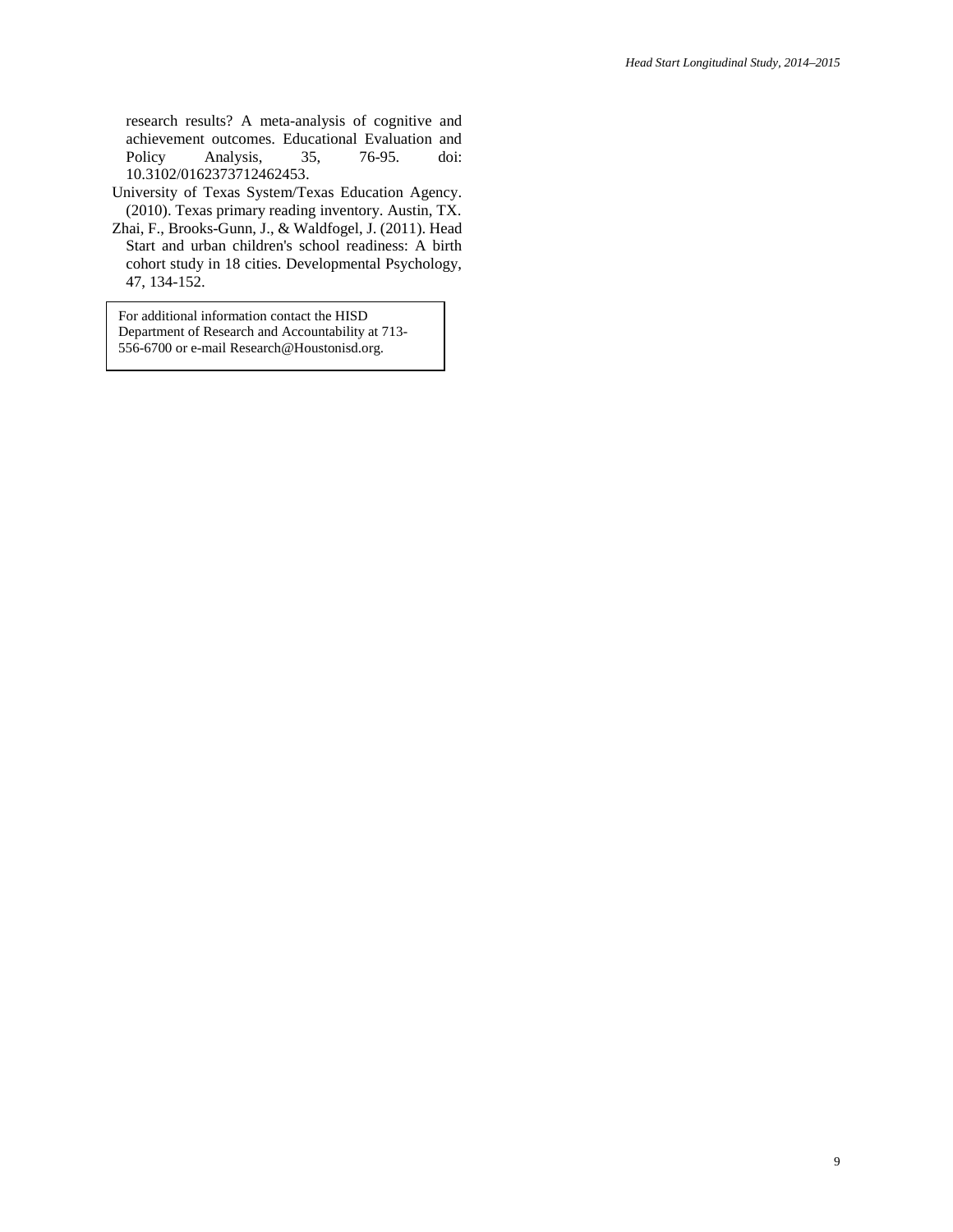#### **Appendix**

## **Table 1. Demographic Characteristics of HISD Third Grade Students by Prekindergarten Enrollment Status in 2010–2011**

|                                            |              | <b>HISD Pre-k</b><br>$(n = 8,760)$ |               | <b>Non-HISD Pre-k</b><br>$(n = 7,861)$ |               |
|--------------------------------------------|--------------|------------------------------------|---------------|----------------------------------------|---------------|
| Demographic<br><b>Characteristic</b>       |              | $\mathbf n$                        | $\frac{0}{0}$ | $\mathbf n$                            | $\frac{0}{0}$ |
| Gender                                     | Female       | 4,445                              | 50.7%         | 3,730                                  | 47.4%         |
|                                            | Male         | 4,315                              | 49.3%         | 4,131                                  | 52.6%         |
| Ethnicity                                  | Asian        | 162                                | 1.8%          | 421                                    | 5.4%          |
|                                            | <b>Black</b> | 1,700                              | 19.4%         | 2,225                                  | 28.3%         |
|                                            | Hispanic     | 6,650                              | 75.9%         | 4,046                                  | 51.5%         |
|                                            | White        | 191                                | 2.2%          | 1,019                                  | 13.0%         |
|                                            | Other        | 57                                 | .7%           | 150                                    | 1.9%          |
| Economically-<br>Disadvantaged             | No           | 1,173                              | 13.4%         | 2,487                                  | 31.6%         |
|                                            | Yes          | 7,587                              | 86.6%         | 5,374                                  | 68.4%         |
| Special<br>Education                       | No           | 8,516                              | 97.2%         | 7,396                                  | 94.1%         |
|                                            | Yes          | 244                                | 2.8%          | 465                                    | 5.9%          |
| <b>Limited English</b><br>Proficient (LEP) | No           | 3,951                              | 45.1%         | 5,259                                  | 66.9%         |
|                                            | Yes          | 4,809                              | 54.9%         | 2,602                                  | 33.1%         |
| At-Risk                                    | No           | 1,842                              | 21.0%         | 2,491                                  | 31.7%         |
|                                            | Yes          | 6,918                              | 79.0%         | 5,370                                  | 68.3%         |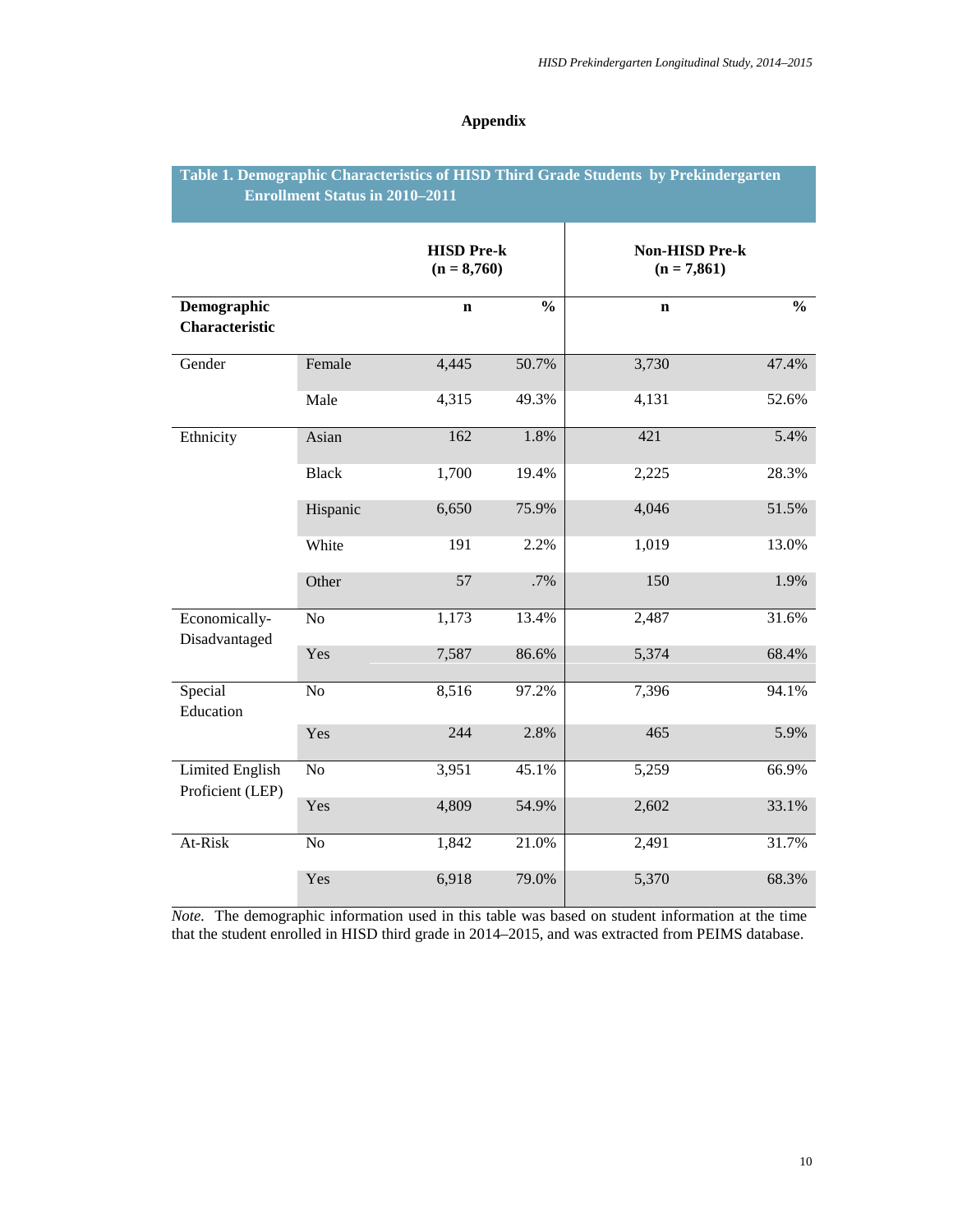|                                            | Grade STAAK (English) Keading Test by Student Groups |                   |       |             |             |       |                       |  |
|--------------------------------------------|------------------------------------------------------|-------------------|-------|-------------|-------------|-------|-----------------------|--|
|                                            |                                                      | <b>HISD Pre-k</b> |       |             |             |       | <b>Non-HISD Pre-k</b> |  |
| <b>Student Group</b>                       |                                                      | <b>Mean</b>       | SD    | $\mathbf n$ | <b>Mean</b> | SD    | $\mathbf n$           |  |
| Overall Sample                             |                                                      | 1414.1            | 135.3 | 5,926       | 1415.1      | 157.8 | 6,257                 |  |
| Gender                                     | Female                                               | 1421.8            | 133.4 | 3,025       | 1429.7      | 158.1 | 3,016                 |  |
|                                            | Male                                                 | 1406.1            | 136.9 | 2,901       | 1401.4      | 156.3 | 3,241                 |  |
| Ethnicity                                  | Asian                                                | 1554.4            | 142.2 | 159         | 1535.1      | 178.3 | 420                   |  |
|                                            | <b>Black</b>                                         | 1381.3            | 130.5 | 1,687       | 1360.7      | 133.2 | 2,206                 |  |
|                                            | Hispanic                                             | 1418.1            | 130.1 | 3,857       | 1389.4      | 135.2 | 2,491                 |  |
|                                            | White                                                | 1496.3            | 149.4 | 178         | 1534.4      | 156.9 | 995                   |  |
|                                            | Other                                                | 1480.0            | 150.4 | 45          | 1516.4      | 153.9 | 145                   |  |
| Economically-<br>disadvantaged             | No                                                   | 1472.1            | 145.8 | 1,017       | 1505.4      | 164.8 | 2,290                 |  |
|                                            | Yes                                                  | 1402.1            | 129.9 | 4,909       | 1362.9      | 127.1 | 3,967                 |  |
| <b>Special Education</b>                   | N <sub>o</sub>                                       | 1417.8            | 134.3 | 5,738       | 1421.6      | 156.8 | 5,889                 |  |
|                                            | Yes                                                  | 1301.1            | 115.6 | 188         | 1310.3      | 134.0 | 368                   |  |
| <b>Limited English</b><br>Proficient (LEP) | N <sub>o</sub>                                       | 1420.8            | 140.0 | 3,884       | 1429.2      | 161.1 | 5,159                 |  |
|                                            | Yes                                                  | 1401.3            | 125.0 | 2,042       | 1348.8      | 120.7 | 1,098                 |  |
| At-Risk                                    | N <sub>o</sub>                                       | 1506.5            | 122.9 | 1,802       | 1534.3      | 141.4 | 2,444                 |  |
|                                            | Yes                                                  | 1373.7            | 119.9 | 4,124       | 1338.6      | 114.3 | 3,813                 |  |

#### **Table 2. Performance of HISD Pre-k Students and Non-HISD Pre-k Students on the 2014–2015 Third Grade STAAR (English) Reading Test by Student Groups**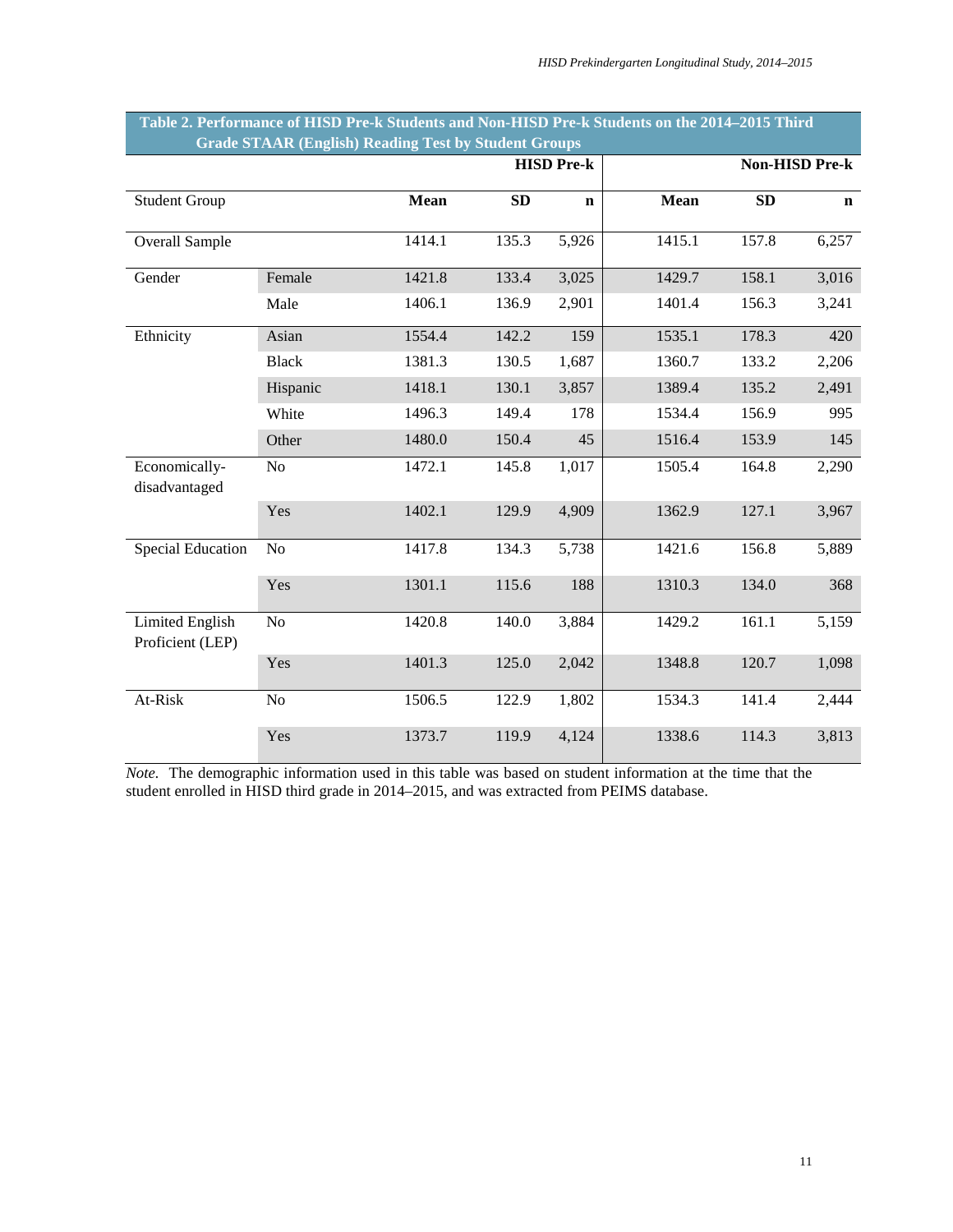|                                            |                |          | <b>HISD Pre-k</b> |          | <b>Non-HISD Pre-k</b> |
|--------------------------------------------|----------------|----------|-------------------|----------|-----------------------|
| <b>Student Group</b>                       |                | % passed | n passed          | % passed | n passed              |
| Overall Sample                             |                | 72.9%    | 4,323             | 67.5%    | 4,221                 |
| Gender                                     | Female         | 75.7%    | 2,290             | 71.5%    | 2,155                 |
|                                            | Male           | 70.1%    | 2,033             | 63.7%    | 2,066                 |
| Ethnicity                                  | Asian          | 95.6%    | 152               | 86.0%    | 361                   |
|                                            | <b>Black</b>   | 64.0%    | 1,079             | 56.1%    | 1,238                 |
|                                            | Hispanic       | 75.2%    | 2,899             | 64.1%    | 1,597                 |
|                                            | White          | 87.1%    | 155               | 89.8%    | 894                   |
|                                            | Other          | 84.4%    | 38                | 90.3%    | 131                   |
| Economically-<br>disadvantaged             | No             | 83.8%    | 852               | 84.8%    | 1,942                 |
|                                            | Yes            | 70.7%    | 3,471             | 57.4%    | 2,279                 |
| Special<br>Education                       | No             | 74.1%    | 4,254             | 69.5%    | 4,092                 |
|                                            | Yes            | 36.7%    | 69                | 35.1%    | 129                   |
| <b>Limited English</b><br>Proficient (LEP) | N <sub>o</sub> | 73.9%    | 2,870             | 70.6%    | 3,640                 |
|                                            | Yes            | 71.2%    | 1,453             | 52.9%    | 581                   |
| At-Risk                                    | N <sub>o</sub> | 94.2%    | 1,698             | 93.9%    | 2,294                 |
|                                            | Yes            | 63.7%    | 2,625             | 50.5%    | 1,927                 |

| Table 3. Percentage of Students Who Met the 2015 Third Grade STAAR (English) Level II: |                                                                     |  |  |  |
|----------------------------------------------------------------------------------------|---------------------------------------------------------------------|--|--|--|
|                                                                                        | <b>Satisfactory (Phase-in 1) Reading Standard by Student Groups</b> |  |  |  |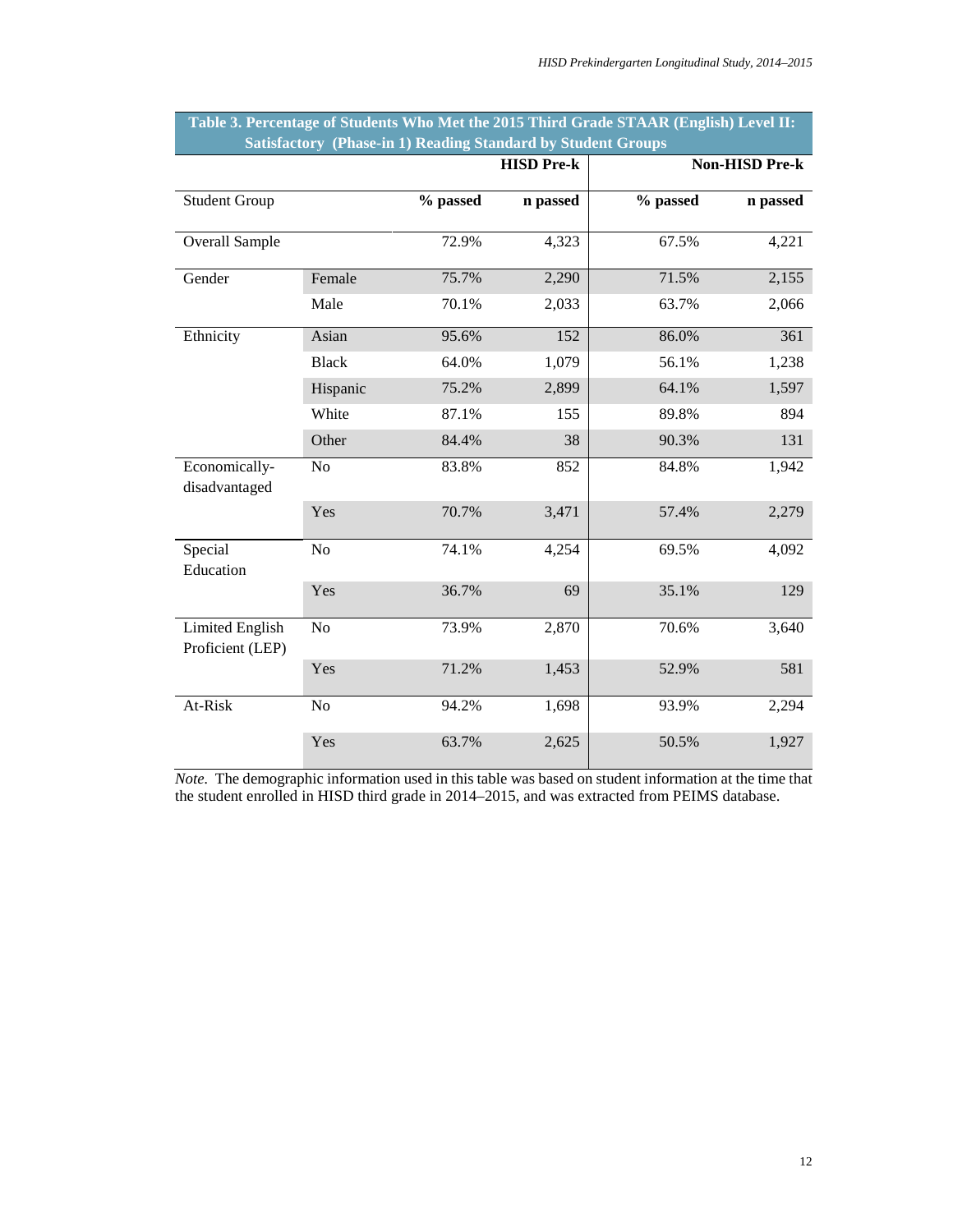|                                            |                | <b>HISD Pre-k</b> |           |                | Non-HISD Pre-k |           |                |
|--------------------------------------------|----------------|-------------------|-----------|----------------|----------------|-----------|----------------|
| <b>Student Group</b>                       |                | <b>Mean</b>       | <b>SD</b> | $\mathbf n$    | Mean           | <b>SD</b> | $\mathbf n$    |
| <b>Overall Sample</b>                      |                | 1400.4            | 150.2     | 2,690          | 1370.8         | 149.6     | 1,473          |
| Gender                                     | Female         | 1419.1            | 147.9     | 1,344          | 1384.0         | 141.6     | 666            |
|                                            | Male           | 1381.8            | 150.2     | 1,346          | 1359.8         | 155.2     | 807            |
| Ethnicity                                  | Asian          | $\ast$            | $\ast$    | $\overline{3}$ | $\ast$         | $\ast$    | $\overline{0}$ |
|                                            | <b>Black</b>   | 1384.0            | 183.9     | 8              | 1321.4         | 86.9      | 12             |
|                                            | Hispanic       | 1399.9            | 150.3     | 2,654          | 1369.8         | 149.5     | 1,437          |
|                                            | White          | 1501.5            | 105.6     | 13             | 1451.2         | 142.9     | 19             |
|                                            | Other          | 1377.8            | 135.1     | 12             | 1469.6         | 224.2     | 5              |
| Economically-<br>disadvantaged             | N <sub>o</sub> | 1408.2            | 147.3     | 155            | 1379.7         | 162.6     | 188            |
|                                            | Yes            | 1399.9            | 150.4     | 2,535          | 1369.4         | 147.6     | 1,285          |
| <b>Special Education</b>                   | N <sub>o</sub> | 1402.9            | 149.5     | 2,639          | 1376.8         | 149.1     | 1,399          |
|                                            | Yes            | 1273.3            | 133.8     | 51             | 1256.3         | 106.8     | 74             |
| <b>Limited English</b><br>Proficient (LEP) | No             | 1400.0            | 147.7     | 61             | 1411.8         | 177.9     | 76             |
|                                            | Yes            | 1400.4            | 150.3     | 2,629          | 1368.5         | 147.7     | 1,397          |
| At-Risk                                    | N <sub>o</sub> | 1469.6            | 127.2     | 39             | 1479.1         | 131.2     | 42             |
|                                            | Yes            | 1399.4            | 150.3     | 2,651          | 1367.6         | 149.0     | 1,431          |

#### **Table 4. Performance of HISD Pre-k Students and Non-HISD Pre-k Students on the 2014–2015 Third Grade STAAR (Spanish) Reading Test by Student Groups**

*Note*. 1.) The demographic information used in this table was based on student information at the time that the student enrolled in HISD third grade in 2014–2015, and was extracted from PEIMS database.

2.) \* Denotes fewer than 5 students tested, and were not reported.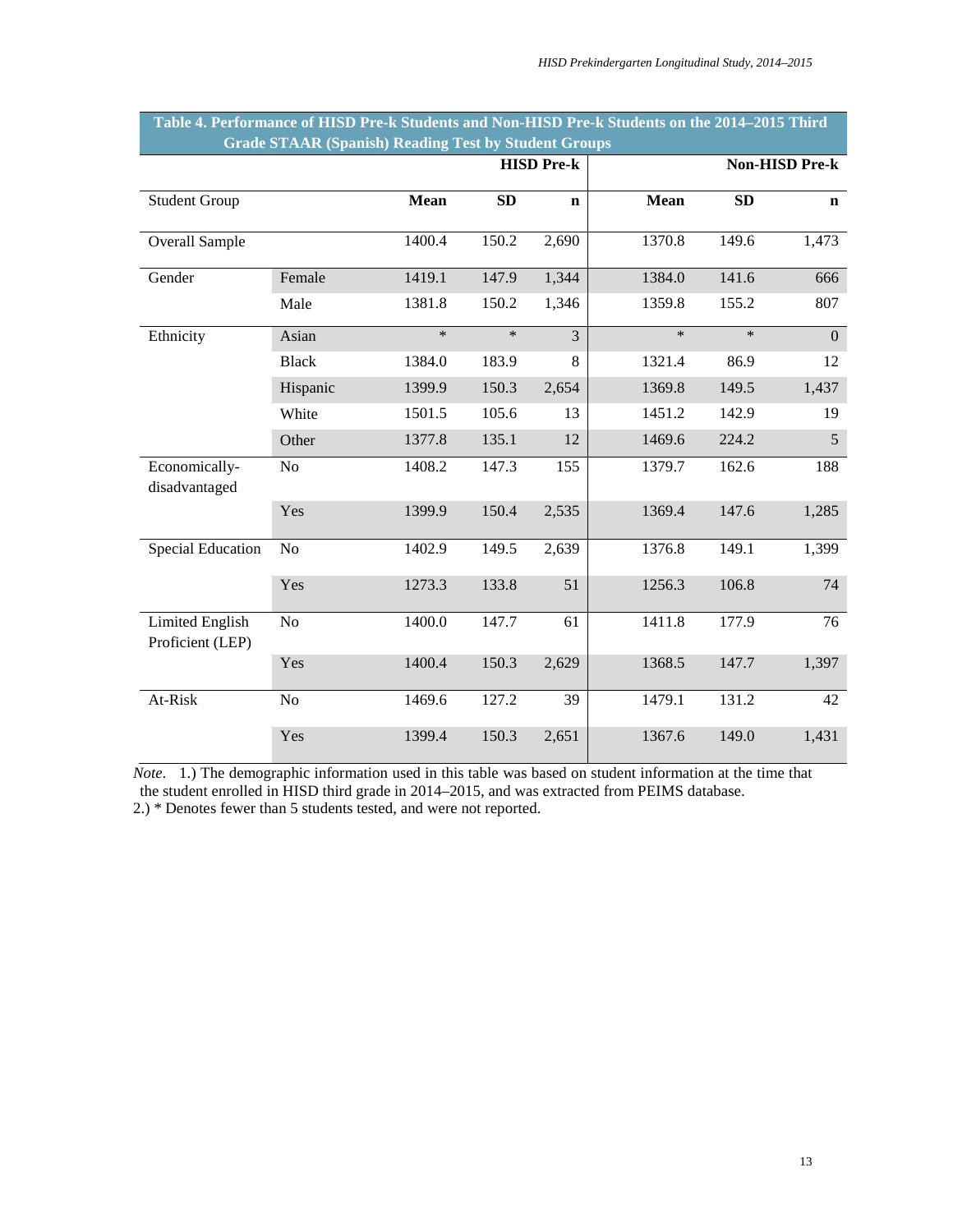|                                            |                |          | <b>HISD Pre-k</b> |          | <b>Non-HISD Pre-k</b> |
|--------------------------------------------|----------------|----------|-------------------|----------|-----------------------|
| <b>Student Group</b>                       |                | % passed | n passed          | % passed | n passed              |
| <b>Overall Sample</b>                      |                | 73.5%    | 1,977             | 66.7%    | 983                   |
| Gender                                     | Female         | 78.5%    | 1,055             | 74.5%    | 496                   |
|                                            | Male           | 68.5%    | 922               | 60.3%    | 487                   |
| Ethnicity                                  | Asian          | $\ast$   | $\ast$            | $\ast$   | $\ast$                |
|                                            | <b>Black</b>   | 50.0%    | 4                 | 50.0%    | 6                     |
|                                            | Hispanic       | 73.4%    | 1,949             | 66.7%    | 958                   |
|                                            | White          | 100.0%   | 13                | 78.9%    | 15                    |
|                                            | Other          | 66.7%    | 8                 | 80.0%    | $\overline{4}$        |
| Economically-<br>disadvantaged             | No             | 75.5%    | 117               | 68.1%    | 128                   |
|                                            | Yes            | 73.4%    | 1,860             | 66.5%    | 855                   |
| Special<br>Education                       | No             | 74.2%    | 1,957             | 68.8%    | 962                   |
|                                            | Yes            | 39.2%    | 20                | 28.4%    | 21                    |
| <b>Limited English</b><br>Proficient (LEP) | No             | 72.1%    | 44                | 71.1%    | $\overline{54}$       |
|                                            | Yes            | 73.5%    | 1,933             | 66.5%    | 929                   |
| At-Risk                                    | N <sub>o</sub> | 89.7%    | 35                | 85.7%    | 36                    |
|                                            | Yes            | 73.3%    | 1,942             | 66.2%    | 947                   |

| Table 5. Percentage of Students Who Met the 2015 Third Grade STAAR (Spanish) Level II: |                                                                     |  |  |
|----------------------------------------------------------------------------------------|---------------------------------------------------------------------|--|--|
|                                                                                        | <b>Satisfactory (Phase-in 1) Reading Standard by Student Groups</b> |  |  |

*Note*. 1.) The demographic information used in this table was based on student information at the time that the student enrolled in HISD third grade in 2014–2015, and was extracted from PEIMS database. 2.) \* Denotes fewer than 5 students tested, and were not reported.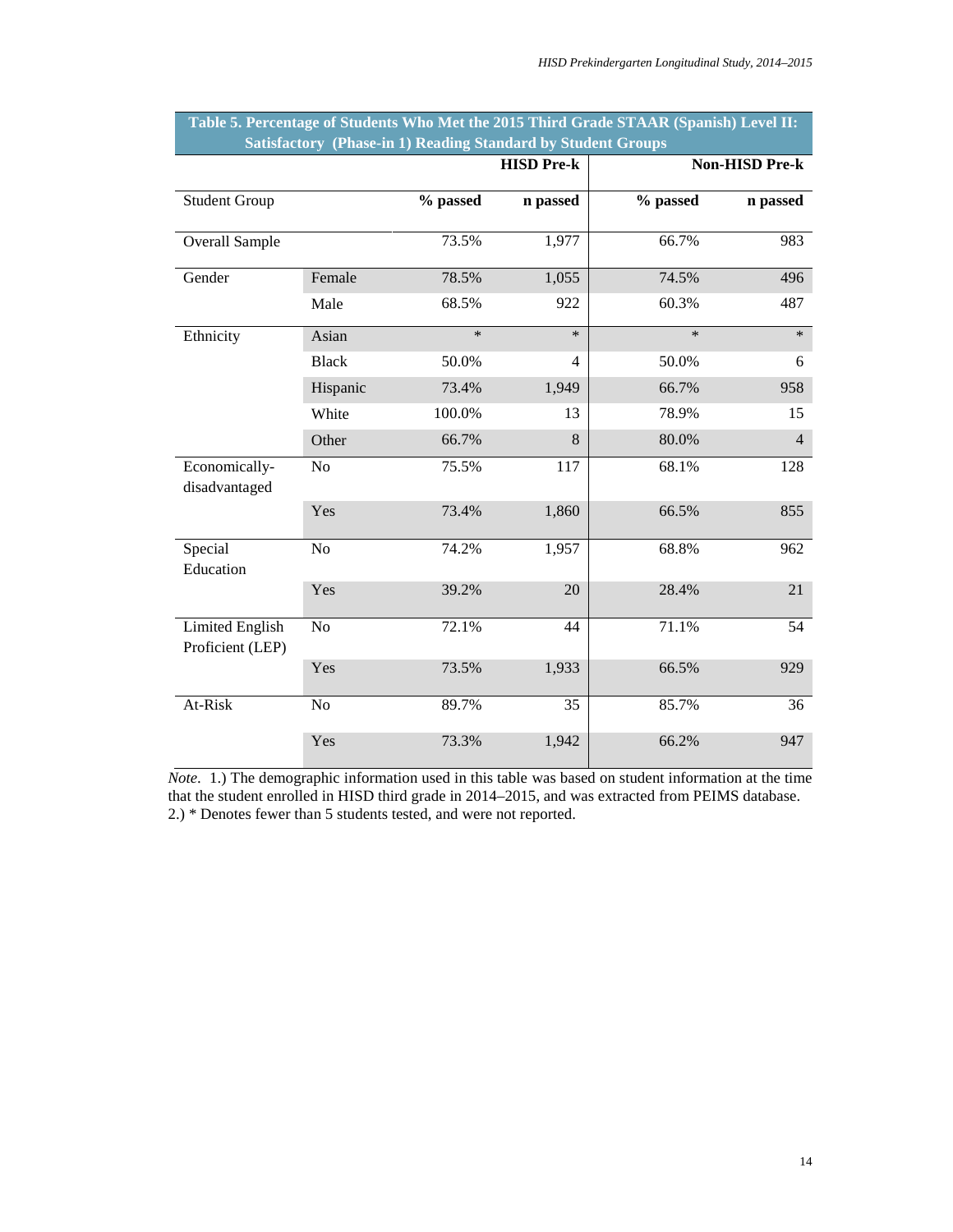|                                            | Grade STAAK (English) Mathematics Test by Buddent Groups<br><b>HISD Pre-k</b> |        |           |             |        |           |                       |
|--------------------------------------------|-------------------------------------------------------------------------------|--------|-----------|-------------|--------|-----------|-----------------------|
|                                            |                                                                               |        |           |             |        |           | <b>Non-HISD Pre-k</b> |
| <b>Student Group</b>                       |                                                                               | Mean   | <b>SD</b> | $\mathbf n$ | Mean   | <b>SD</b> | $\mathbf n$           |
| Overall Sample                             |                                                                               | 1441.1 | 142.4     | 5,974       | 1441.0 | 160.5     | 6,164                 |
| Gender                                     | Female                                                                        | 1438.6 | 139.2     | 3,046       | 1444.2 | 158.7     | 2,963                 |
|                                            | Male                                                                          | 1443.8 | 145.7     | 2,928       | 1438.0 | 162.1     | 3,201                 |
| Ethnicity                                  | Asian                                                                         | 1607.7 | 137.0     | 154         | 1622.5 | 142.0     | 360                   |
|                                            | <b>Black</b>                                                                  | 1388.1 | 129.9     | 1,679       | 1372.1 | 131.4     | 2,176                 |
|                                            | Hispanic                                                                      | 1452.8 | 138.2     | 3,923       | 1422.8 | 140.5     | 2,523                 |
|                                            | White                                                                         | 1528.6 | 140.9     | 174         | 1562.5 | 151.1     | 961                   |
|                                            | Other                                                                         | 1499.9 | 123.7     | 44          | 1534.3 | 160.4     | 144                   |
| Economically-<br>disadvantaged             | No                                                                            | 1490.2 | 149.8     | 1,013       | 1532.6 | 165.2     | 2,237                 |
|                                            | Yes                                                                           | 1431.1 | 138.8     | 4,961       | 1388.8 | 131.8     | 3,927                 |
| <b>Special Education</b>                   | N <sub>o</sub>                                                                | 1444.8 | 142.0     | 5,785       | 1448.1 | 159.6     | 5,778                 |
|                                            | Yes                                                                           | 1327.9 | 106.0     | 189         | 1333.9 | 132.6     | 386                   |
| <b>Limited English</b><br>Proficient (LEP) | No                                                                            | 1436.4 | 144.3     | 3,883       | 1447.0 | 164.2     | 5,172                 |
|                                            | Yes                                                                           | 1450.0 | 138.5     | 2,091       | 1409.6 | 135.3     | 992                   |
| At-Risk                                    | No                                                                            | 1514.7 | 132.8     | 1,799       | 1545.9 | 151.9     | 2,445                 |
|                                            | Yes                                                                           | 1409.4 | 134.5     | 4,175       | 1372.0 | 124.6     | 3,719                 |

#### **Table 6. Performance of HISD Pre-k Students and Non-HISD Pre-k Students on the 2014–2015 Third Grade STAAR (English) Mathematics Test by Student Groups**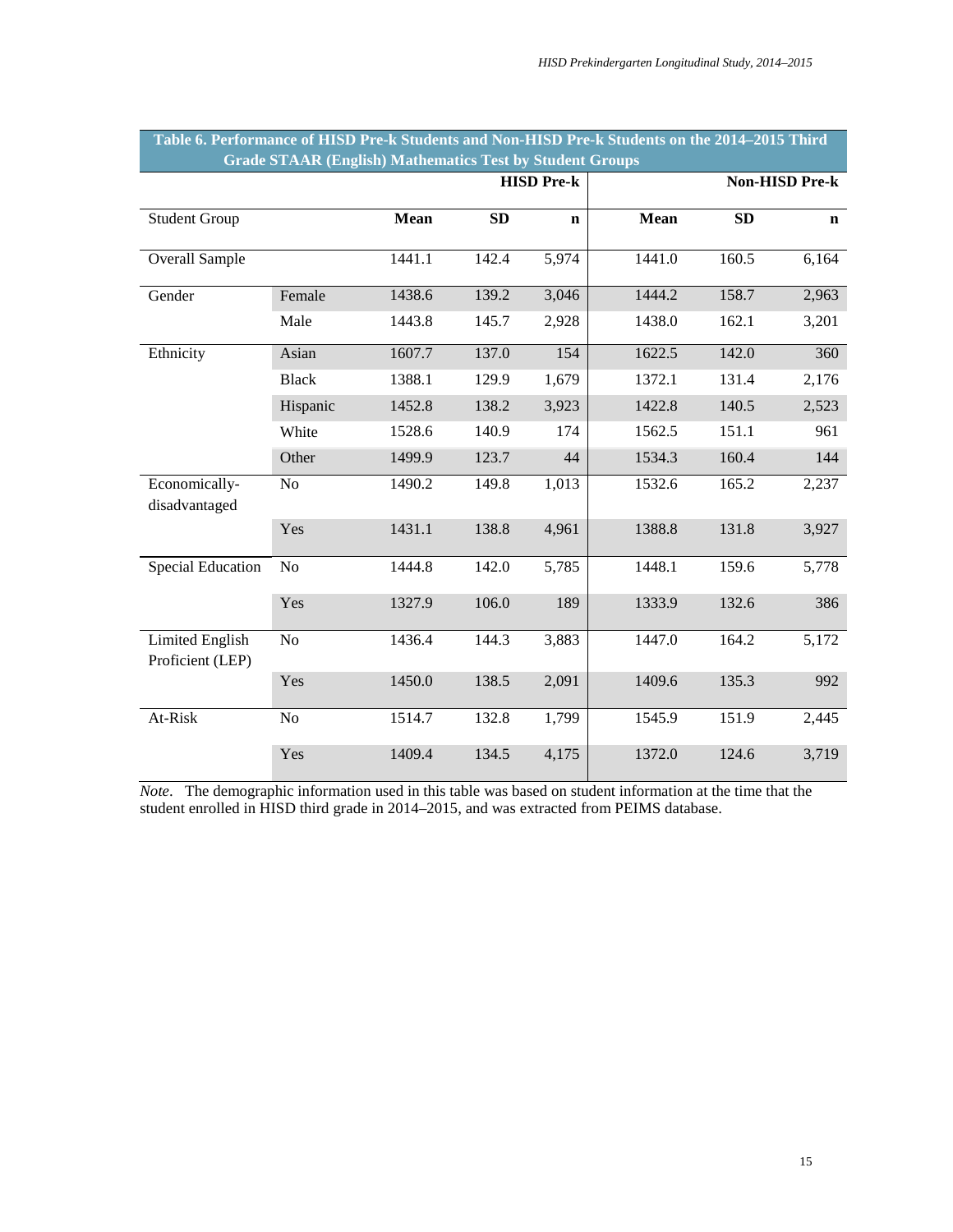|                                            |              |          | <b>HISD Pre-k</b> |          | <b>Non-HISD Pre-k</b> |
|--------------------------------------------|--------------|----------|-------------------|----------|-----------------------|
| <b>Student Group</b>                       |              | % passed | n passed          | % passed | n passed              |
| Overall Sample                             |              | 73.6%    | 4,397             | 69.4%    | 4,278                 |
| Gender                                     | Female       | 73.1%    | 2,227             | 70.6%    | 2,092                 |
|                                            | Male         | 74.1%    | 2,170             | 68.3%    | 2,186                 |
| Ethnicity                                  | Asian        | 97.4%    | 150               | 95.6%    | 344                   |
|                                            | <b>Black</b> | 59.9%    | 1,005             | 54.3%    | 1,182                 |
|                                            | Hispanic     | 77.5%    | 3,042             | 68.9%    | 1,738                 |
|                                            | White        | 93.1%    | 162               | 92.5%    | 889                   |
|                                            | Other        | 86.4%    | 38                | 86.8%    | 125                   |
| Economically-<br>disadvantaged             | No           | 83.1%    | 842               | 85.8%    | 1,920                 |
|                                            | Yes          | 71.7%    | 3,555             | 60.0%    | 2,358                 |
| Special<br>Education                       | No           | 74.8%    | 4,325             | 71.3%    | 4,122                 |
|                                            | Yes          | 38.1%    | 72                | 40.4%    | 156                   |
| <b>Limited English</b><br>Proficient (LEP) | No           | 72.3%    | 2,806             | 70.0%    | 3,618                 |
|                                            | Yes          | 76.1%    | 1,591             | 66.5%    | 660                   |
| At-Risk                                    | No           | 90.2%    | 1,623             | 90.7%    | 2,217                 |
|                                            | Yes          | 66.4%    | 2,774             | 55.4%    | 2,061                 |

## **Table 7. Percentage of Students Who Met the 2015 Third Grade STAAR (English) Level II: Satisfactory (Phase-in 1) Mathematics Standard by Student Groups**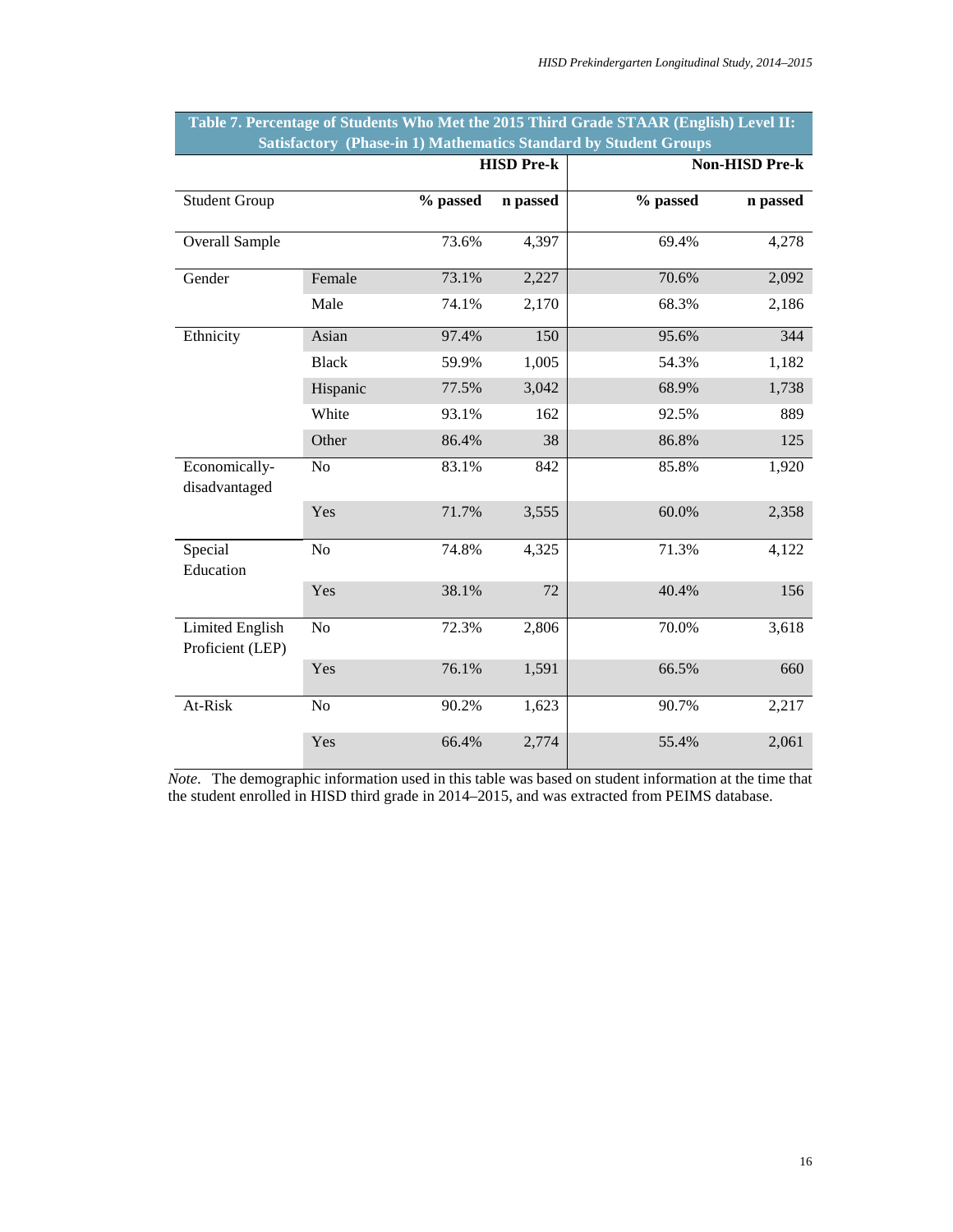|                                            |                |        |           | <b>HISD Pre-k</b> |        |           | Non-HISD Pre-k   |
|--------------------------------------------|----------------|--------|-----------|-------------------|--------|-----------|------------------|
| <b>Student Group</b>                       |                | Mean   | <b>SD</b> | $\mathbf n$       | Mean   | <b>SD</b> | $\mathbf n$      |
| Overall Sample                             |                | 1439.8 | 126.9     | 2,561             | 1411.1 | 131.3     | 1,387            |
| Gender                                     | Female         | 1438.2 | 124.7     | 1,275             | 1409.7 | 120.5     | 631              |
|                                            | Male           | 1441.5 | 129.0     | 1,286             | 1412.3 | 139.8     | 756              |
| Ethnicity                                  | Asian          | $\ast$ | $\ast$    | $\overline{3}$    | $\ast$ | $\ast$    | $\boldsymbol{0}$ |
|                                            | <b>Black</b>   | 1469.8 | 100.5     | 9                 | 1453.9 | 106.5     | 11               |
|                                            | Hispanic       | 1438.9 | 126.5     | 2,524             | 1408.5 | 129.9     | 1,352            |
|                                            | White          | 1547.3 | 134.1     | 13                | 1528.8 | 136.6     | 19               |
|                                            | Other          | 1441.7 | 136.4     | 12                | 1582.8 | 226.9     | 5                |
| Economically-<br>disadvantaged             | N <sub>o</sub> | 1449.6 | 135.5     | 155               | 1416.5 | 157.4     | 186              |
|                                            | Yes            | 1439.2 | 126.3     | 2,406             | 1410.3 | 126.9     | 1,201            |
| <b>Special Education</b>                   | N <sub>o</sub> | 1441.3 | 126.5     | 2,514             | 1416.5 | 129.8     | 1,317            |
|                                            | Yes            | 1360.6 | 122.7     | 47                | 1309.5 | 117.7     | 70               |
| <b>Limited English</b><br>Proficient (LEP) | N <sub>o</sub> | 1502.2 | 123.0     | 62                | 1478.2 | 167.4     | 75               |
|                                            | Yes            | 1438.3 | 126.6     | 2,499             | 1407.3 | 128.0     | 1,312            |
| At-Risk                                    | No             | 1536.6 | 121.9     | 40                | 1541.5 | 147.5     | 42               |
|                                            | Yes            | 1438.3 | 126.4     | 2,521             | 1407.0 | 128.7     | 1,345            |

#### **Table 8. Performance of HISD Pre-k Students and Non-HISD Pre-k Students on the 2014–2015 Third Grade STAAR (Spanish) Mathematics Test by Student Groups**

*Note*. 1.) The demographic information used in this table was based on student information at the time that the student enrolled in HISD third grade in 2014–2015, and was extracted from PEIMS database. 2.) \* Denotes fewer than 5 students tested, and were not reported.